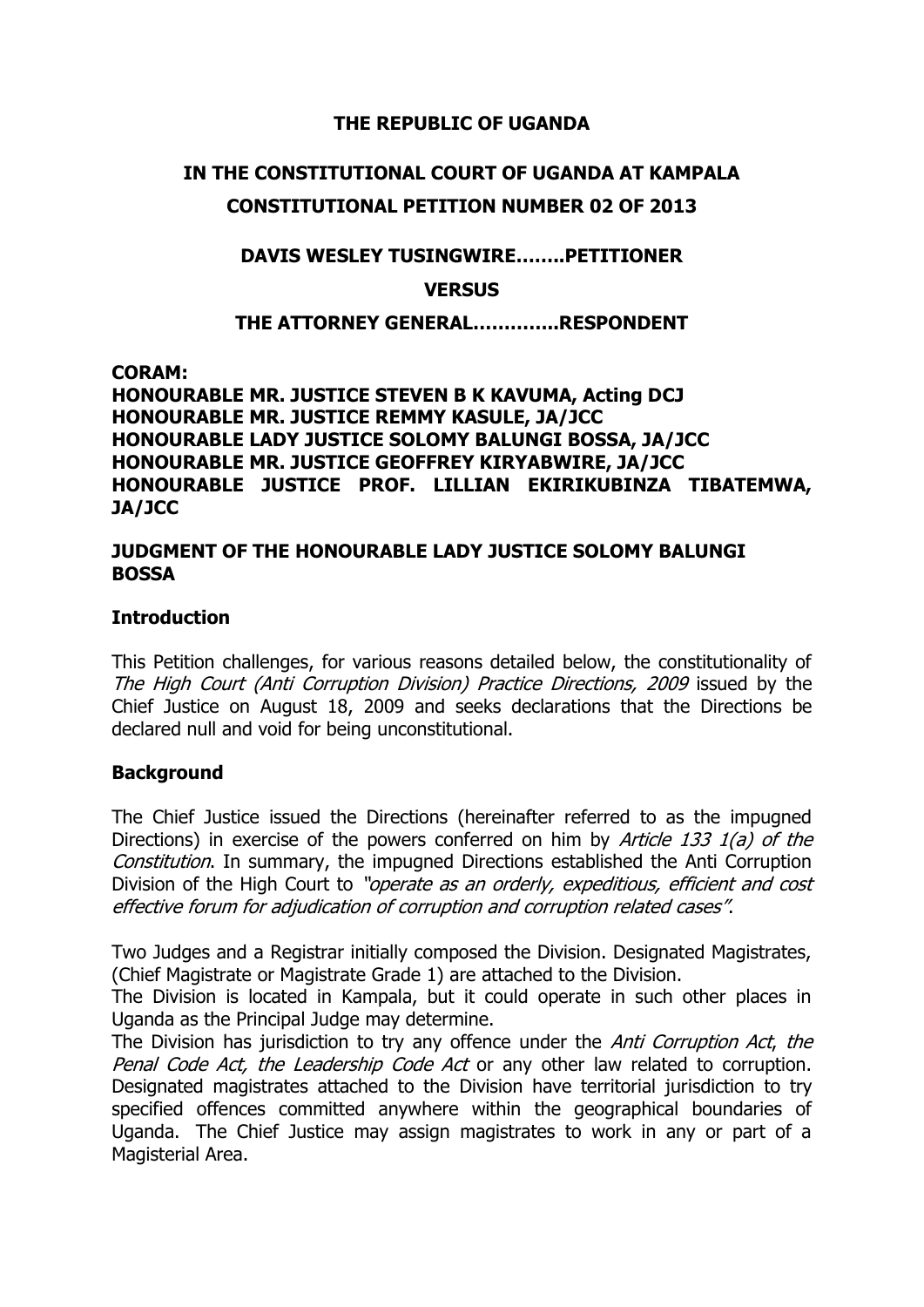## **The Petition**

The Petitioner is an advocate of the courts of Judicature. He filed this petition against the Respondent under Articles  $137(1)$ , (2), (3) and 7 of the Constitution of the Republic of Uganda and Rule 3 of the Constitutional Court (Petitions and References) Rules 2005 challenging the impugned Directions as unconstitutional. The Petitioner's grounds were that the impugned Directions were inconsistent with and in contravention of certain provisions of *the Constitution* and that the petition raises serious questions requiring interpretation of *the Constitution* in relation to the impugned Directions. He was aggrieved and interested in and sought several declarations and orders, in the interests of maintaining the supremacy of the Constitution, the power of Parliament to make laws, the proper administration of criminal justice in Uganda, and the fight against corruption.

For the purpose of clarity and effect, I have reproduced the declarations and orders sought by the petitioner below verbatim:

- (i) *Directions 2, 8, and 10* of the impugned Directions which provide for the appointment to and exercise of judicial duties by the Chief Magistrate and Grade 1 Magistrates and Designated Magistrates in the Anti-Corruption Division of the High Court distort the Constitutional composition and function of the High Court and are in contravention of Articles 2, 79, 126, 138 and 257(1) of the Constitution of the Republic of Uganda.
- (ii) *Directions 2, 8, and 10* of the impugned Directions which provide for the appointment to and exercise of judicial duties by the said "Designated Magistrates" under the Anti-Corruption Division of the High Court which is not a Designated Magisterial Area or Magistrates Court are contrary to and in contravention of Articles 2, 79, 126(2), 133(1) (b) and 138 of the Constitution of the Republic of Uganda.
- (iii) *Direction 10* of the impugned Directions which allows the said Designated Magistrates who are judicial officers of subordinate courts to double as judicial officers of the High Court and exercise unlimited territorial jurisdiction concurrently with the High Court is contrary to and inconsistent with Articles 2, 79, 126, 128(2) and 139 of the Constitution of the Republic of Uganda.
- (iv)That the criminal trials conducted by the said designated magistrates under the Anti-Corruption Division of the High Court pursuant to the impugned Directions are not lawful and they derogate an accused's right to a fair hearing before an independent and competent court established by law contrary to Articles 2, 28(1), 44(c) and 126 of the Constitution of the Republic of Uganda.

Other declarations sought include one for an order for costs of the petition and any other or further declaration or order as the Court may deem fit.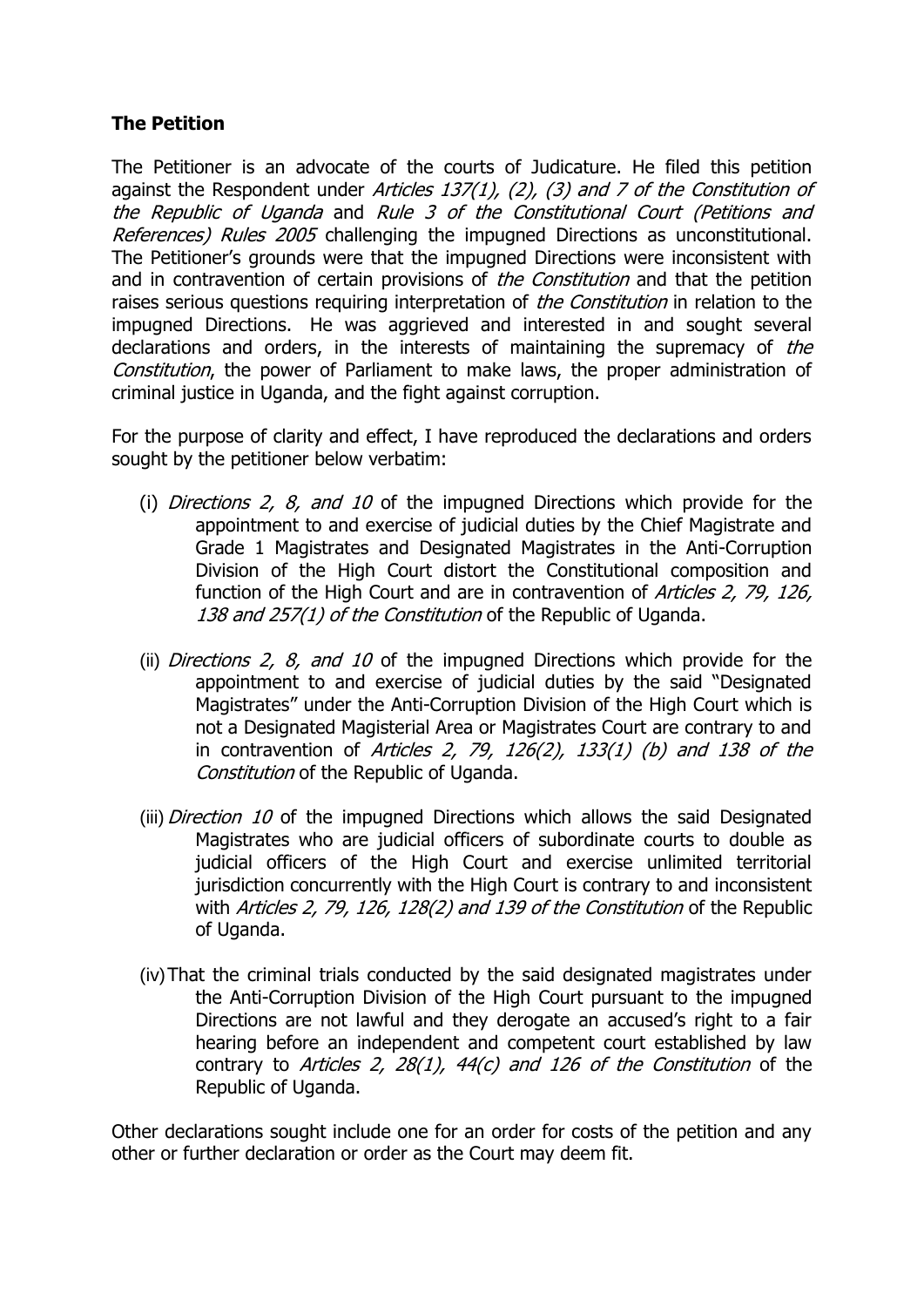The Petition was accompanied by an affidavit sworn by the Petitioner. The gist of the Petitioner's factual evidence from his affidavit is that he is an advocate of the Courts of Judicature in Uganda. In that capacity, he was well versed with the provisions of the impugned Directions. He had encountered them in the course of his practice. He had also been to the High Court Anti Corruption Division in Kololo Kampala, and perused court pleadings. He had further observed the conduct of proceedings by magistrates and Judges of that Court pursuant to the impugned Directions. He had noticed that magistrates sit and entertain matters as judicial officers of the High Court and issue orders supposedly from the High Court Anti Corruption Division and yet they are constitutionally not judicial officers of the High Court under Article 138 of the Constitution. He attached to his affidavit copies of lists of cases the magistrates were handling, summons, bail bond forms and some judgments marked RA1 to RA5 as evidence of the alleged exercise of this jurisdiction. He was therefore aggrieved by the impugned Directions as they gravely affect the administration of criminal justice in Uganda and he was also interested in a proper constitutional interpretation. The rest of the affidavit was devoted to legal arguments.

The Respondent filed an answer to the Petition that was also accompanied by an affidavit. The gist of the Respondent's case was that the Petition was premature and raises no issues or questions for constitutional interpretation by this Court. The Respondent denied that the impugned Directions contravened Articles 2, 79, 126(2),  $128(2)$ ,  $133(1)(b)$ ,  $138$ ,  $257(1)$  of the Constitution or that by any act or omission, the Respondent violated or infringed any provisions of the Constitution. The Respondent finally argued that the Petitioner's rights shall not in any way be prejudiced by the dismissal of the Petition.

The Respondent also adduced affidavit evidence in rebuttal. The first affidavit was sworn by one Elisha Bafirawala, a Senior State Attorney. He denied that magistrates were exercising powers reserved for Judges of the High Court or exercising powers beyond their jurisdiction. He asserted that judicial officers were exercising their respective jurisdiction functions and discretion in accordance with the Rules and the Constitution. He concluded that trials conducted by the High Court Anti Corruption Division were in accordance with *the Constitution* and *Laws of Uganda* and did not in any way derogate from the rights of the accused.

The second affidavit for the Respondent was sworn by one Waninda Fred K B, the Registrar of the High Court Anti Corruption Division. He stated that he knew the High Court Anti Corruption Division and that the proceedings conducted by the Chief Magistrate in that Division were carried out in accordance with and under the authority of the Constitution, the Judicature Act, the Magistrates Courts Act (MCA) and other laws related to prosecution of criminal offences. It was not true that designated Magistrates attached to the High Court Anti-Corruption Division sit and entertain matters as judicial officers of the High Court. Being judicial officers in their own right under *Article 148 of the Constitution*, they carry out their duties in accordance with their powers under section 161 of the MCA and the Anti Corruption Act. Each and every case allocated to the designated Chief Magistrate and Magistrates Grade One is within their magisterial criminal jurisdiction and the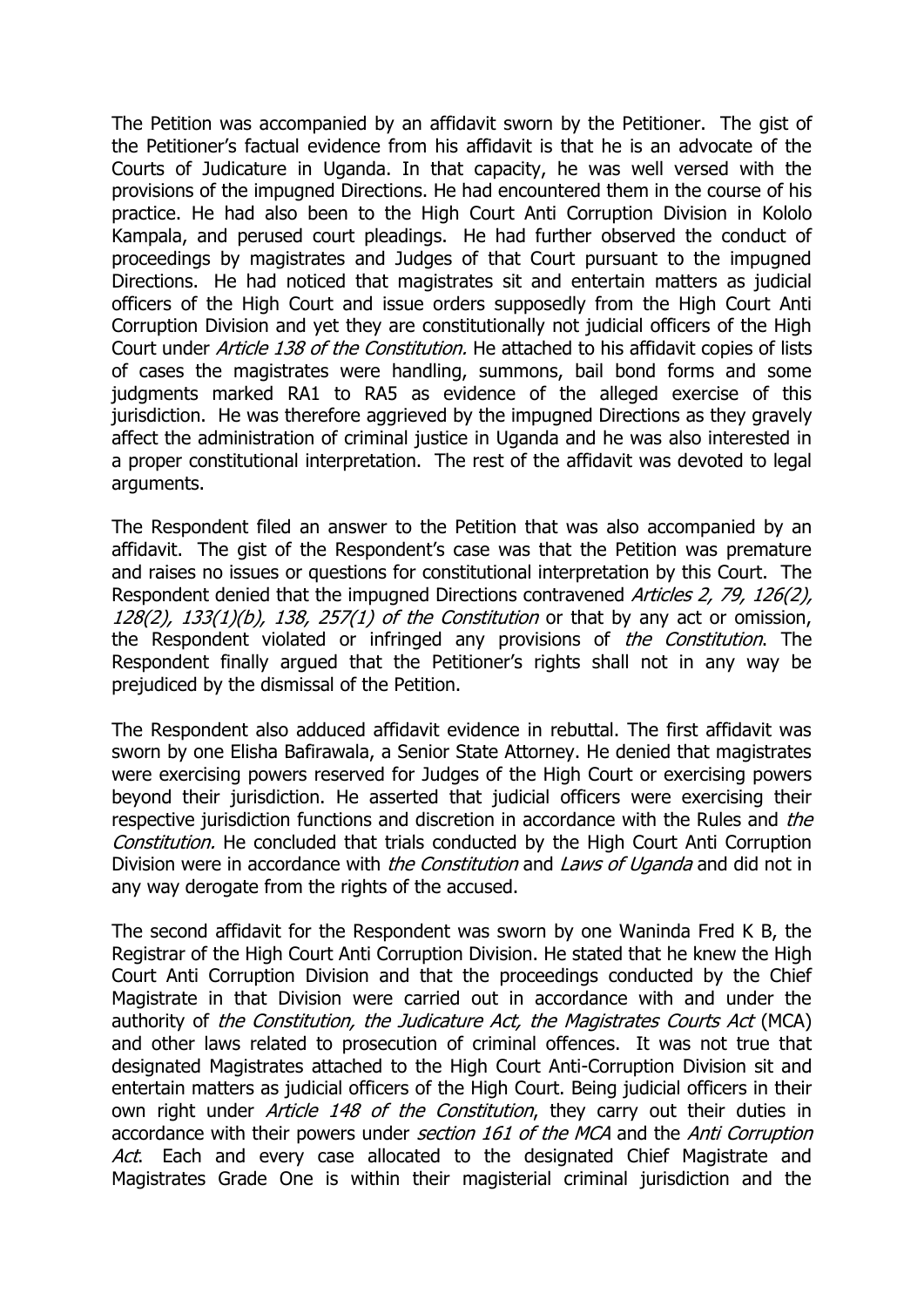designated Magistrates are mandated to preside over the prosecutions by virtue of section 161 of the MCA. They only assist in the work of the High Court Anti-Corruption Division and in the execution of their duties; they are subject to supervision from that Division. He knows that the designation of magistrates to the High Court Anti-Corruption Division was done in accordance with *section 7(b) of the* MCA. It was not true that magistrates in the High Court Anti-Corruption Division sit and exercise powers of the High Court. Their courts were properly and duly constituted and their proceedings were governed by the MCA and other laws related to criminal prosecutions. Therefore, they conformed with an accused person's right to a fair hearing under Articles 2, 28(1), 44(c) and 126 of the Constitution. On work relating to the High court, they only presided over pre-indictment proceedings in the High Court Anti-Corruption Division and that the law gave them jurisdiction to do so. The Judges hear appeals from the decisions of designated Magistrates. It is the Director of Public Prosecutions (DPP) who elects to refer a matter to High Court in accordance with the powers granted to him under *section* 169 MCA. This Petition did not raise any questions for constitutional interpretation. He concluded that it was in the interest of the fight against corruption in Uganda that this Petition should be dismissed with costs.

At the conferencing done immediately before the commencement of the hearing of the petition, the parties framed the following issues:

- 1. Whether Directions 2, 8 and 10 of the impugned Directions distort the Constitutional composition and function of the High Court and are in contravention of Articles 2, 79, 126, 138 and 257(1) of the Constitution of the Republic of Uganda.
- 2. Whether *Directions 2, 8 and 10* of the impugned Directions which provides for the appointment to and exercise of judicial duties by the said "Designated Magistrates" under the Anti-Corruption Division of the High Court is contrary to and in contravention of Articles 2, 79, 126, 128(2) and 139 of the Constitution of the Republic of Uganda.
- 3. Whether *Direction 10* of the impugned Directions which allows the said Designated Magistrates to exercise unlimited territorial jurisdiction is contrary to and inconsistent with Articles 2, 79, 126, 128(2) and 139 of the Constitution of the Republic of Uganda.
- 4. Whether criminal trials conducted by the said designated Magistrates under the Anti-Corruption Division of the High Court pursuant to the impugned Directions derogate an accused's person's right to a fair hearing before an independent and competent Court established by law contrary to Articles 2, 28(1), 44(c) and 126 of the Constitution of the Republic of Uganda.
- 5. Remedies.

Before I resolve the issues, it is pertinent to recall the principles of constitutional interpretation that I consider relevant for the determination of the issues before us.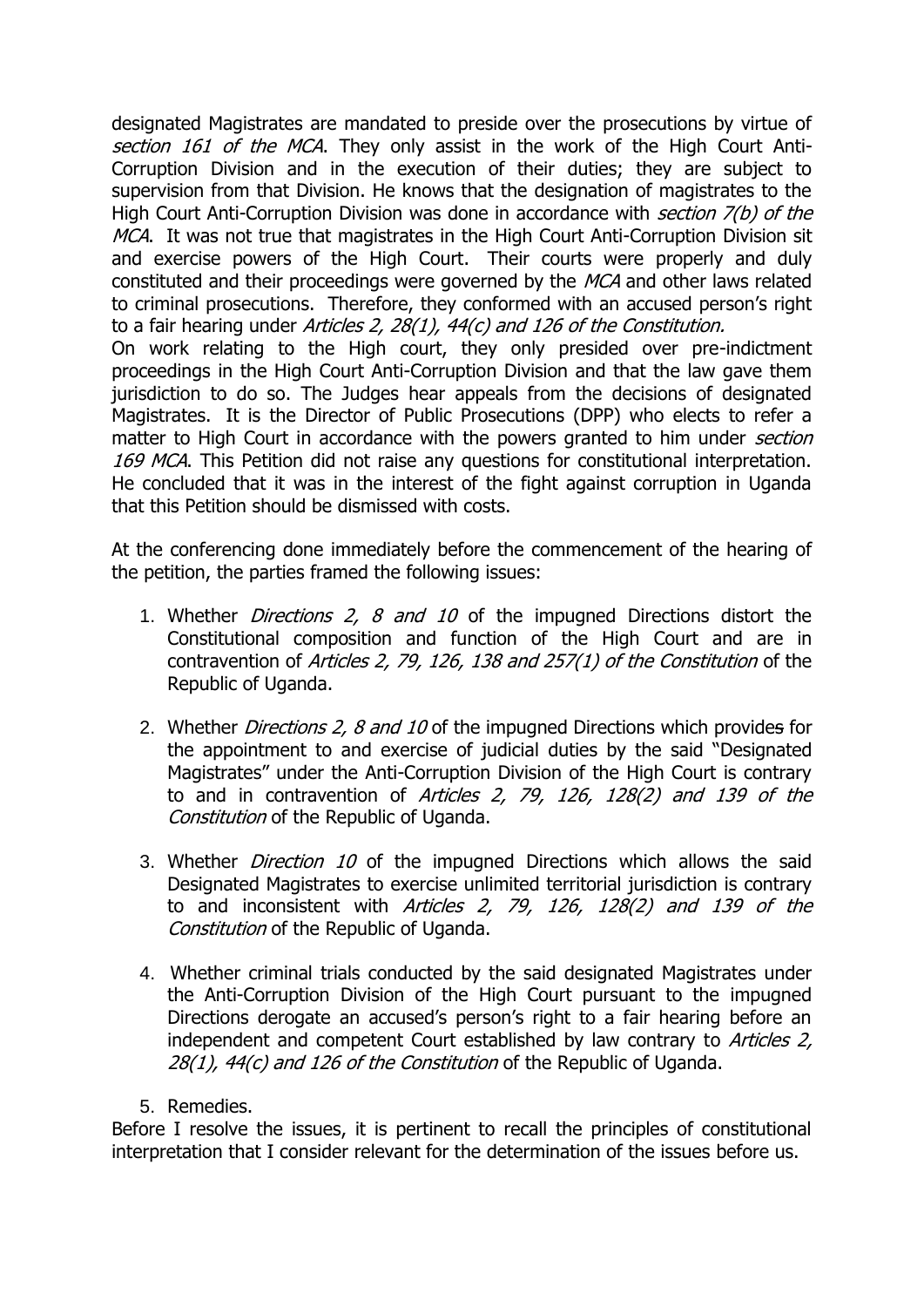## **Principles of Constitutional interpretation**

- 1. The Constitution is the supreme law of the land and forms the standard upon which all other laws are judged. Any law that is inconsistent with or in contravention of the Constitution is null and void to the extent of the inconsistence. (Article 2(2) of the Constitution).
- 2. Article 126 of the Constitution provides that judicial power which is derived from the people shall be exercised by the Courts established under the Constitution in the name of the people and in conformity with law and with the values, norms and aspirations of the people. In adjudicating cases, the Courts shall, subject to the law, apply certain principles including the concepts that Justice shall be done to all irrespective of their social or economic status, promotion of reconciliation between the parties and the administration of justice without undue regard to technicalities (Attorney General v. Major General David Tinyefuza Constitutional Appeal No. 1 of 1997 (SC)).
- 3. The Constitutional Court has no jurisdiction in any matter which does not involve the interpretation of a provision of the Constitution. Also for the Constitutional Court to have jurisdiction, the petition must show on the face of it that the interpretation of a provision of *the Constitution* is required. An application for redress can be made to the Constitutional Court only in the context of a petition under *Article 137 Constitution*, brought principally for interpretation of the Constitution (Attorney General v Tinyefuza Constitutional Appeal No. 1 of 1997).
- 4. Where a petition challenges the constitutionality of an Act of Parliament, it sufficiently discloses a cause of action if it specifies the Act or its provision complained of and identifies the provision of the Constitution with which the Act or its provision is inconsistent or in contravention of and seeks a declaration to that effect. A liberal and broader interpretation should be given to a constitutional petition than is given to a plaint in a normal civil suit when determining whether a cause of action has been established *(Baku Raphael*) Obudra and Another v Attorney General Constitutional Appeal No. 1 of 2003  $(SC)$ ). The same principal applies to subsidiary legislation.
- 5. If an Act of Parliament has the effect of adding to or varying or repealing any provision of *the Constitution*, then the Act is said to have amended the affected article of the Constitution. There is no difference whether the Act is an ordinary Act of Parliament or an Act intended to amend *the Constitution*. The amendment may be effected expressly, by implication or by infection as long as the result is to vary or repeal a provision of the Constitution. It is not material whether the amendment Act states categorically that the Act is intended to affect a specified provision of *the Constitution*. It is the effect of the amendment that matters. (Paul Semogerere v. Attorney General Constitutional Appeal No. 1 of 2002 per Kanyeihamba JSC (SC)). The above principle equally applies to subsidiary legislation or any other act or omission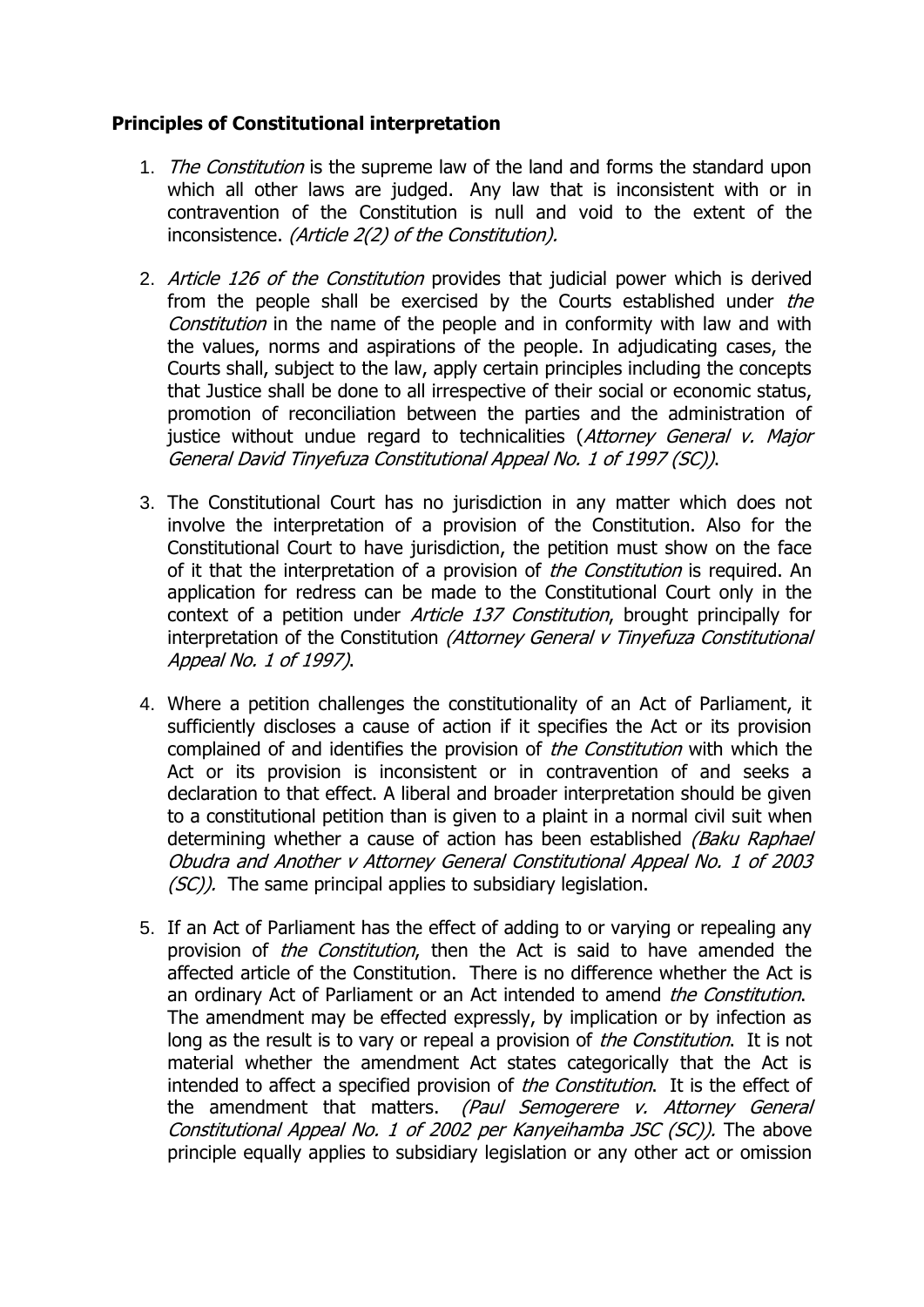(Fox Odoi-Oywelowo and Another v. Attorney General Constitutional Petition No. 8 of 2003 (CC)).

- 6. If the purpose of an Act is inconsistent with a provision of the Constitution, it shall be declared unconstitutional. Similarly, if the effect of implementing a provision of the Act is inconsistent with a provision of the Constitution, that provision of the Act shall be declared unconstitutional. In determining the constitutionality of any legislation its purpose and effect must be taken into account. If the purpose of an Act of Parliament is inconsistent with a provision of the Constitution, the Act or the section which is being challenged will be declared unconstitutional. In the same way, if the effect of implementing a provision of the Act is inconsistent with a provision of the Constitution, the provision would be declared unconstitutional. Similarly, if the purpose or effect of an act or omission of an authority is unconstitutional, it will be declared unconstitutional. (Attorney General v. Salvatori Abuki Constitutional Appeal No. 1 of 1998 (SC)). This principle equally applies to subsidiary legislation (Fox Odoi-Oywelowo and Another v. Attorney General supra).
- 7. In interpreting *the Constitution*, the rule of harmony or completeness requires that Constitutional provisions should not be looked at in isolation. Rather, the Constitution should be looked at as a whole with no provision destroying another but supporting each other. This is the rule of harmony, the rule of completeness and exhaustiveness and the rule of paramountcy of the Constitution. (Paul Semogerere v. Attorney General Constitutional Appeal No. 1 of 2002 (SC); Attorney General v. Susan Kigula and Others Constitutional Appeal No. 03 of 2006 (SC); )
- 8. Where several provisions of *the Constitution* have a bearing on the same subject, they should be read and considered together so as to bring out the full meaning and effect of their intent**.** None should be ignored or preferred over the other. (Twinobusingye Severino v. Attorney General Constitutional Petition No. 47 of 2011 (CC))
- 9. A constitutional provision containing a fundamental right is a permanent provision intended to cater for all times to come and must be given an interpretation that realizes the full benefit of the guaranteed right (Attorney General V Uganda Law Society Constitutional Appeal No. 1 of 2006 (SC)).
- 10.There can be no trial at all where the court is not competent. A trial by an incompetent court is by that fact alone a nullity ab initio. (Attorney General V Uganda Law Society (supra).
- 11.A non-derogable article confers absolute protection and should be enforced by all government and non-government organs and individuals (Attorney General v. Salvatori Abuki (supra).
- 12.There is a rebuttable presumption that every legislation is constitutional and the onus of rebutting the presumption rests on the person or persons who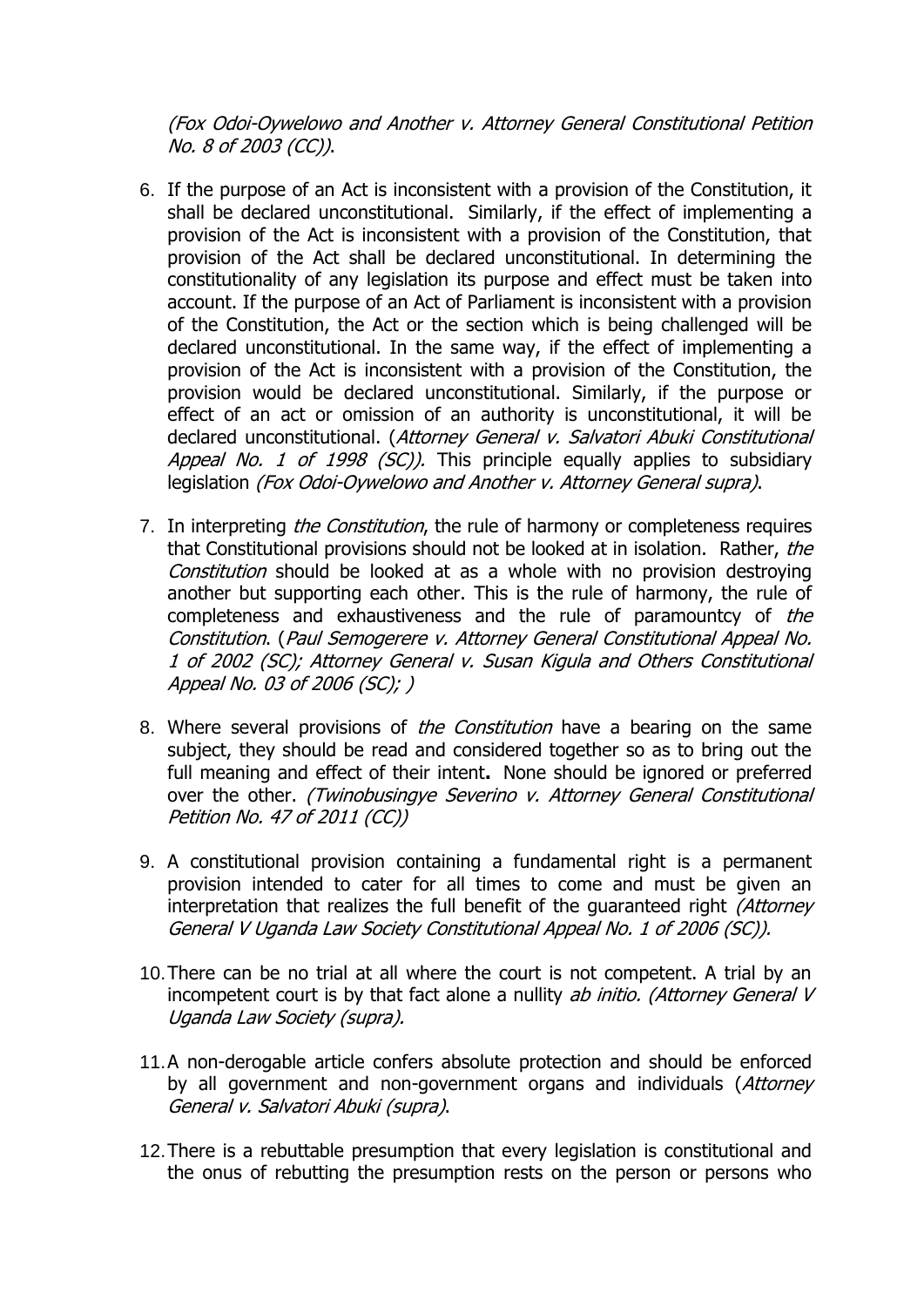is/are challenging its constitutionality (Akankwasa Damian v. Uganda Constitutional Petition/Reference No. 05 of 2011 (CC).

13.At the hearing, the Petitioner was represented by Counsel Fred Muwema, assisted by, Richard Mulema Mukasa and Friday Roberts Kagoro. Counsel George Kalemera represented the Respondent.

### **Resolution of the issues**

The parties appear to have conceded that this petition raises triable constitutional issues as no issue was framed to the contrary. On my part, I am satisfied that the challenging of the enactment of the impugned Directions, and more specifically the provisions of the Directions cited and the allegation that those provisions contravene specified articles in *the Constitution* on the face of it raises triable constitutional issues. A cause of action has therefore been established within the meaning of Baku Raphael Obudra and Another v Attorney General (supra).

### **Issues No. 1, 2 and 3**

The three issues are interwoven and interrelated. I have therefore chosen to handle them together. In summary, I have to resolve whether *Directions 2, 8, and 10* of the impugned Directions contravene Articles 2, 79, 126, 128(2), 138 and 139 of the Constitution.

All the three Counsel representing the Petitioner made submissions which have been reproduced in a summary form. First of all, they argued that under the impugned Directions, Magistrates, namely Chief Magistrate and Magistrate Grade 1 were appointed as judicial officers to work in the High Court. The Directions were issued contrary to Articles 133 and 138 of the Constitution as the Chief Justice has no powers to designate magistrates to the High Court and alter its structure and composition. Magistrates could not lawfully assist the Judges in their work as the regimes that governed their appointment and discipline were separate. The Chief Justice has power under *section 6 of the Magistrates Courts Act to* transfer magistrates but that power does not include a transfer of a magistrate to the High Court. In this regard, Directions 2, 8, and 10 contravened Articles 2, 79, 126, 128(2), 138 and 257(1) of the Constitution and should be annulled.

Secondly, they submitted that *Direction 8* provides that the High Court Anti Corruption Division handles offences under the Anti-Corruption Act, the Penal Code Act, the Leadership Code Act and any other law related to corruption. In this regard, the High Court had Magistrates who were doing the same work as the Judges. Counsel cited an example of a judgment attached to the pleadings entitled "**In the High Court of Uganda, the Anti Corruption Division of the High Court**" as evidence that magistrates were exercising a jurisdiction vested in the judges. Magistrates were now part and parcel of an appellate court that handles decisions from them, given that a decision from a Magistrate may be appealed to the High Court.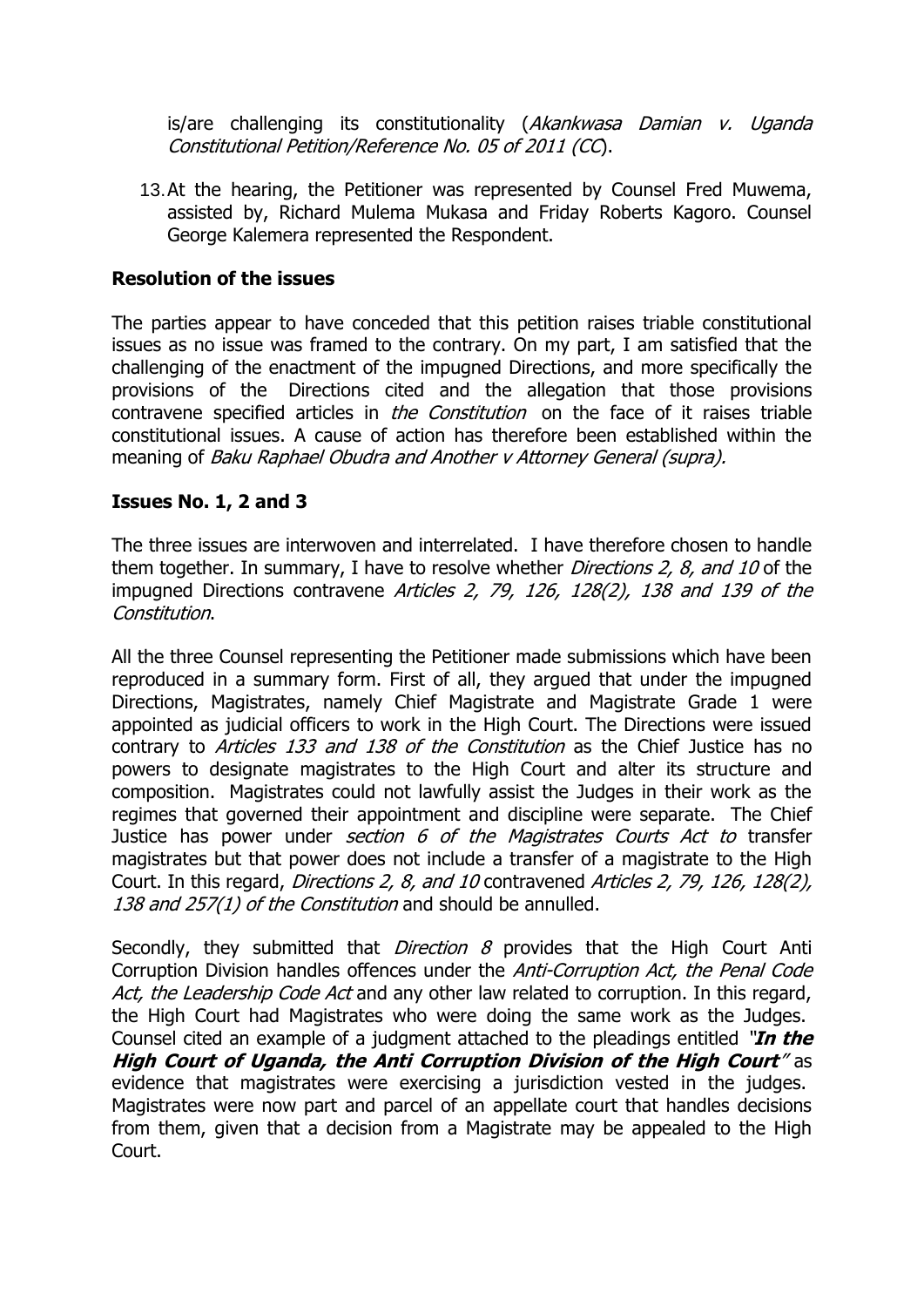Thirdly, they argued that *Article 129 of the Constitution* provides for the hierarchy of the courts, with separate functions for each court. Section 3 of the MCA provides that it is the duty of the Minister of Justice in consultation with the Chief Justice to establish Magistrates Courts while *section 5 MCA* provides for their composition by Chief Magistrates, Magistrates Grades one, two and three. Magistrates should therefore perform their functions in a magistrate's court duly gazetted by statutory instrument in accordance with The Magistrates Courts (Magisterial Areas) Instrument No. 45 of 2007. As no magisterial area is gazetted in the High Court Anti-Corruption Division, it was therefore unconstitutional to put a Magistrate's Court under that Division. The performance of work by magistrates in the Division offends Article 126(2) of the Constitution. The power of the Chief Justice conferred upon him by section 6 of the MCA to assign and transfer magistrates to any magisterial area should not be exercised contrary to Article 138 of the Constitution which provides for mandatory composition of the High Court. The High Court Anti Corruption Division was therefore not constituted in compliance with *the Constitution*.

Fourthly, Counsel for the Petitioner submitted that it is only the High Court under Article 139 of the Constitution that is vested with unlimited territorial jurisdiction. It is also vested with unlimited jurisdiction in civil and criminal matters under the Judicature Act. Article 139 of the Constitution did not confer unlimited original jurisdiction on Magistrates. *Under section 51 of the Anti Corruption Act*, it was envisaged that a magistrate's court would try a matter in a particular magisterial geographical area. There was circumscribed geographical jurisdiction for magistrates under *sections 2, 3, and 4 of the MCA. Direction 10* provides that Magistrates shall have territorial jurisdiction to try all the offences specified in Direction 8 committed anywhere within the geographical boundaries of the Uganda contrary to Article 2 of the Constitution that establishes the supremacy of the Constitution and Article 79 that deals with powers of Parliament to make laws. Directions  $8$  and  $10$  of the impugned Directions which purport to confer such jurisdiction to magistrates therefore contravene *the Constitution*. There had to be harmonious interpretation of the Constitution. Article 133 of the Constitution should not offend other provisions of the *Constitution* especially *Articles 150 and 79.* The creation of the impugned Directions did not follow *the Constitution* and various laws that are made pursuant to Articles 79 and 150 of the Constitution.

This case was not about the jurisdiction of magistrates to try offences. It was about the appointment to and exercise of judicial duties of designated magistrates in the High Court and trying offences in a non gazetted magisterial area.

Learned Counsel for the Respondent argued firstly that the Chief Justice acted in furtherance of the *Anti Corruption Act No. 6 of 2009* and did not act in contravention of Articles 126, 138 and 257 (1) of the Constitution. The Petitioner had not demonstrated by even a single instance that the designated Magistrates sat and determined matters as High Court Judges or in appellate capacity in the High Court Anti Corruption Division. Inclusion of designated Magistrates in the High Court Anti-Corruption Division did not in any way amend Article 138 of the Constitution that establishes the High Court of Uganda. The impugned Directions were alive to Article 138 of the Constitution and differentiated between the designated magistrates and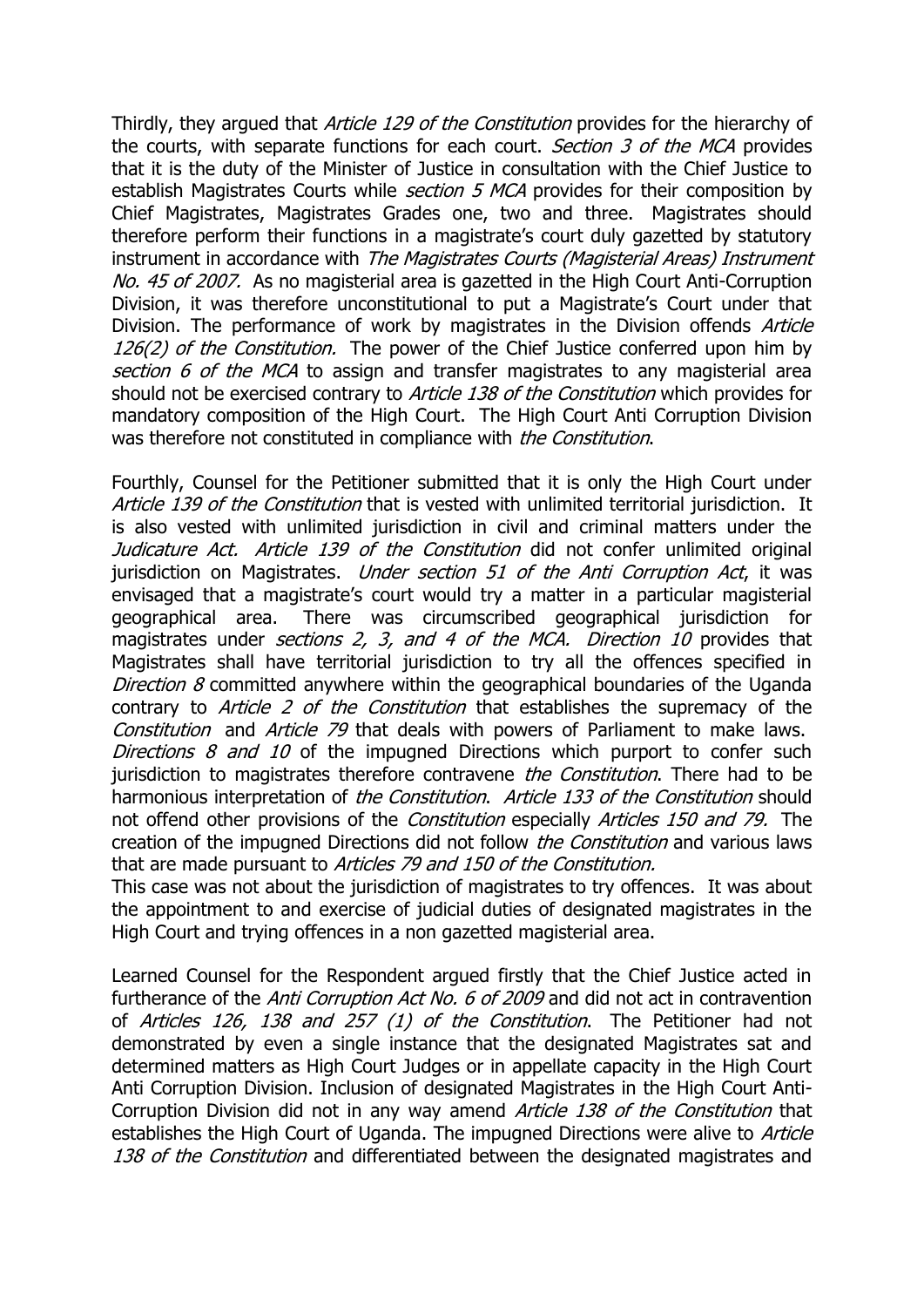the Judges of the Court in that they provided that a designated magistrate shall be available to assist the High Court Judges in execution of their duties.

Secondly learned Counsel for the Respondent submitted that assignments of Chief Magistrates and Magistrates Grade One to the Anti-Corruption Division by the Chief Justice based on the impugned Directions amounted to written authorization made under sections 6 and 7(1)9(b) of MCA for those magistrates to hold court outside the local limits of the jurisdiction. No evidence had been adduced by the Petitioner that the Directions do not clearly authorize the magistrates to sit in the Anti-Corruption Division of the High Court. They were not transferred there to serve as judicial officers of the High Court but rather to serve within the limits of the criminal jurisdiction of the respective magistrates in the court house of the High Court. This was a unique position where designated magistrates assisting the functioning of the High Court were sitting and exercising jurisdiction conferred on them by the MCA.

Thirdly, Counsel for the Respondent submitted that no evidence had been led to show that magistrates were exercising unlimited territorial jurisdiction. The only evidence consisted of cause lists and proceedings of the High Court Anti-Corruption Division. He submitted that under *section 6 of the MCA*, every magistrate is deemed to have jurisdiction in each and every magisterial area and could be assigned to any particular area or to a part of any magisterial area by the Chief Justice. He argued that the Chief Magistrate and Magistrates in the Anti Corruption Division were lawfully carrying out their duties as provided for by section 6 of the MCA. Again, no evidence had been adduced by the Petitioner that the Directions did not clearly authorize Magistrates to sit in the Anti Corruption Division. The Chief Justice had not in any way transferred the Chief Magistrate or Magistrates to the High Court to serve as judicial officers. There was no need for a statutory instrument to put in place transfer of a Magistrate to a division of a Court especially if it is within the criminal jurisdiction of the judicial officer. *Direction 3* of the impugned Directions conferred to the designated magistrates jurisdiction strictly within the *Anti Corruption Act* and for offences that fall under the *Penal Code Act* and the *Leadership Code Act*. The situation was unique in that there was a division of the High Court with designated magistrates assisting the functionality of the Court but sitting and exercising their jurisdiction as conferred upon them in the MCA.

Fourthly, Counsel for the Respondent submitted that should this Court consider the substance of the judgment attached to the Petition as evidence of alleged exercise by magistrates of powers of the High Court, then this was purely administrative. The magistrate did not exercise jurisdiction outside the powers granted to him under the MCA. He referred to evidence by affidavit of the Registrar of the Anti Corruption Division who stated that in his capacity as Registrar, he knew and confirmed that each and every case allocated to a designated Chief Magistrate and Magistrate Grade 1 was within their magisterial criminal jurisdiction conferred on them by section 161 of the MCA. He further submitted that the discretion to refer matters to the Division rested solely with the Director of Public Prosecutions in accordance with his powers granted under *section 169 of the MCA*.

Lastly, Counsel submitted that no evidence had been led to show that the Magistrates were exercising unlimited territorial jurisdiction contrary to Articles 126,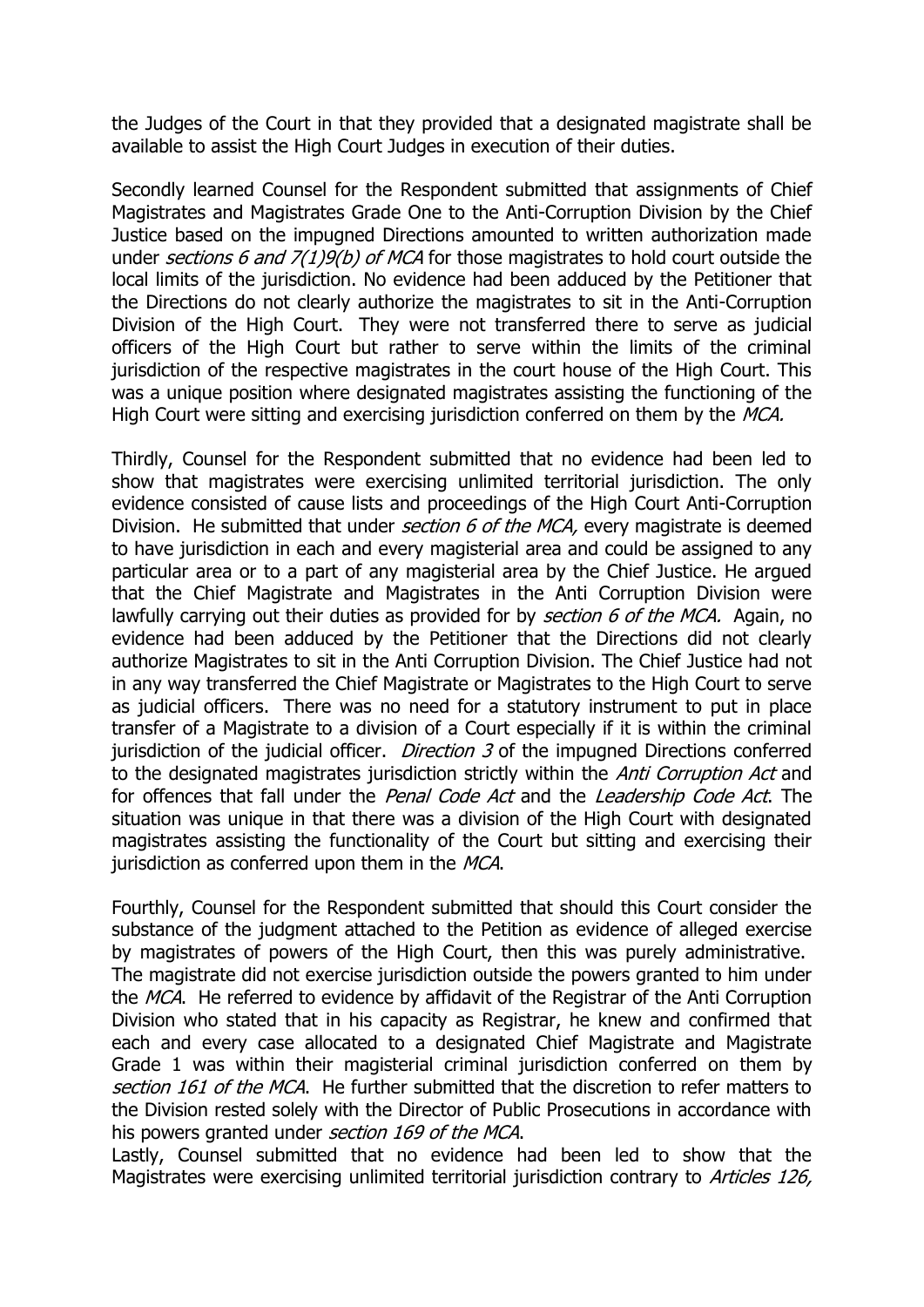128(2) and 139 of the Constitution. What was annexed to the affidavits in support and rejoinder were cause lists and proceedings of the Anti Corruption Division of the Court in Kololo. *Section 6 of the MCA* deems every Magistrate to have jurisdiction in each and every magisterial area.

In essence, the Petitioner's challenge to the deployment and location of magistrates in the High Court is three pronged. The first is that their location there has caused a structural distortion of the High Court and that the Chief Justice did not have the power to deploy them there. The second is that the High Court is not a gazetted magisterial area and magistrates cannot lawfully be deployed there; and the third one is that magistrates and judges do the same work while their jurisdiction limits and territorial jurisdiction are different.

For ease of reference and for completeness and context, I have set out *in extenso* the relevant text of the impugned Directions below;

### "**3. Anti Corruption Division of the High Court**

There is established in the High Court a division to be known as the Anti Corruption Division."

### "**4. Objective**

The Division shall operate as an orderly, expeditious, efficient and cost effective forum for adjudication of corruption and corruption related cases.

#### "**5. Composition**

*(1)*The Division shall initially be composed of two Judges and a Registrar.

*(2)*The Head of the Division shall supervise such number of magistrates, as may be designated by the Chief Justice **to assist in the work** of the Division.

#### "**6. Administrative set up**

*(1)*The Principal Judge shall in consultation with the Chief Justice designate the Head, Deputy Head, Judges, and the Registrar of the Division

*(2)*The Head of the Division shall be responsible for the supervision and administration of the Division.

*(3)*The Registrar shall be responsible for the day-to-day running of the Division and in that capacity shall assist the Head and Deputy Head of the Division.

#### "**7. Location**

The Division shall initially be located in Kampala, but may operate in such other places in Uganda as the Principal Judge may determine.

#### "**8. Jurisdiction**

 (1) The Division shall have jurisdiction to try any offence under the Anti Corruption Act, Penal Code Act, Leadership Code Act or any other law related to corruption.

 (2) Where an accused person is charged with an offence (principal offence) under sub paragraph (1) and is also charged with any other offence related to that offence, the Judge or designated Magistrate shall be competent to try the related offence.

 (3) The Division may, subject to any law relating to the transfer of criminal cases, take on any case falling under its jurisdiction from a magistrate's court to the Division

"9. **Prosecution of criminal cases in the Division by the Director of Public Prosecutions, the Inspector General of Government or any other person**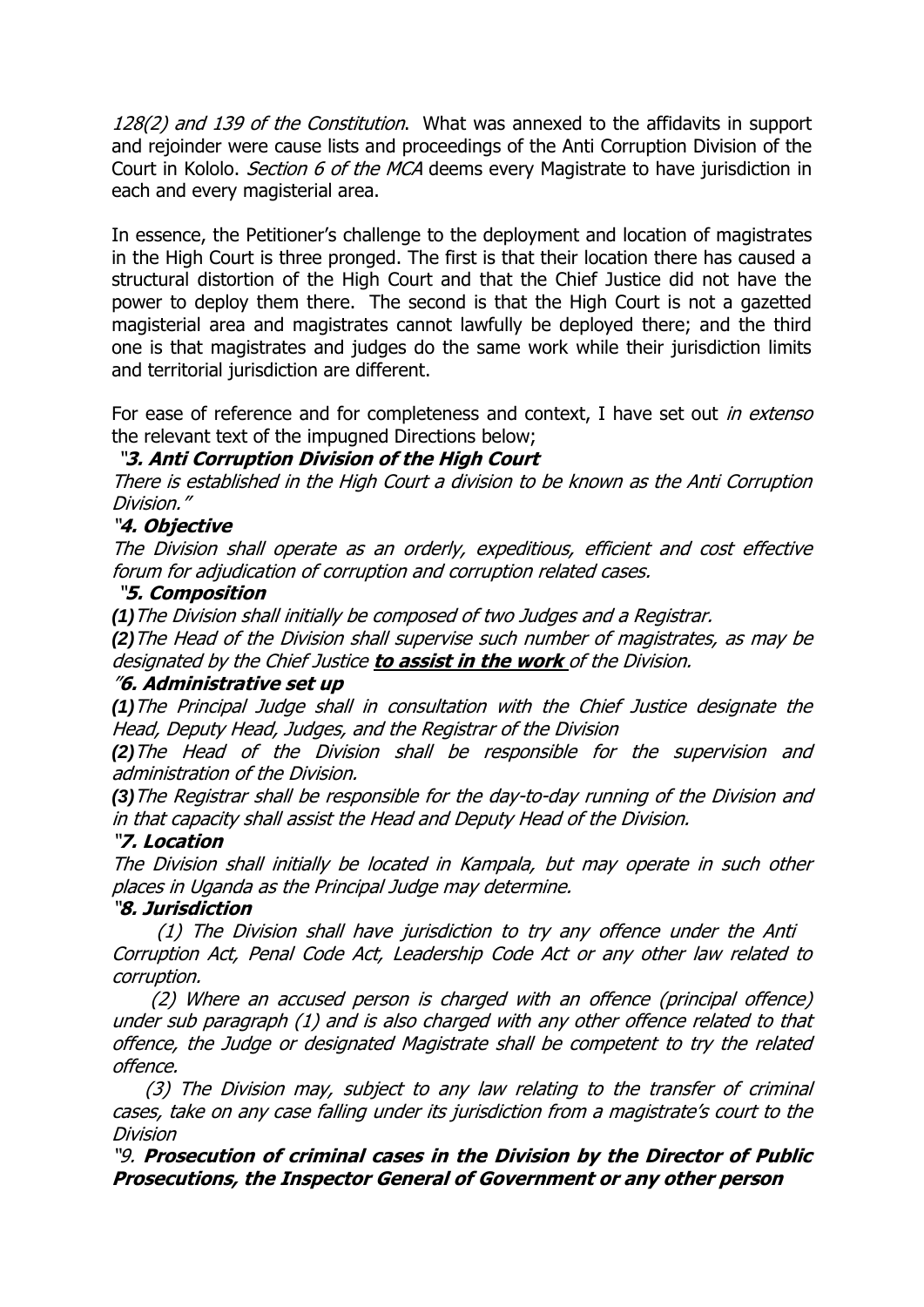Subject to section 42 of the Magistrates Courts Act and section 26 of the Trial on Indictments Act, prosecution of offences in this Division shall be initiated by the Director of Public Prosecutions, the Inspector General of Government or any other person.

# 10. **Territorial jurisdiction of magistrates**

(1) Designated magistrates **attached** to the Division shall have territorial jurisdiction to try offences specified in paragraph 8 committed anywhere within the geographical boundaries of Uganda.

11…"

I have also noted the provisions of *sections 6 and 7 of the MCA*. The former provides;

## "**6. Assignment of magistrates**

Every magistrate appointed under this Act shall be deemed to have been appointed to, and have jurisdiction in, each and every magisterial area but may be assigned to any particular magisterial area or to a part of any magisterial area by the Chief Justice."

Thus every magistrate appointed under this Act  $(MCA)$  is deemed to have been appointed to, and have jurisdiction in, **each and every magisterial area** but may be assigned to any particular magisterial area or to a part of any magisterial area by the Chief Justice.

The natural and ordinary meaning of the section is that magistrates have jurisdiction, within their jurisdiction limits, to work anywhere within Uganda.

### I have set out *section* 7 in full below. It provides;

### **"7. Place of sitting.**

(1)A magistrate's court-

(a)May be held at any place within the local limits of its jurisdiction;

Or

(b)If it appears to the Chief Justice that the interests of justice so require, may be held , with the written authorization of the Chief Justice, at a place outside the local limits of its jurisdiction designated in the authorization,

And shall be held in such building as the Chief Justice may from time to time, assign as the Courthouse.

(2)Notwithstanding subsection (1), if a magistrate's court sits in any building or place within the local limits of its jurisdiction for the transaction of legal business, the proceedings shall be as valid in every respect as if they had been held in a courthouse assigned for that purpose."

I shall revert to the above provisions later in this judgment.

In order to appreciate the arguments of the parties, it is also necessary to set out the context, in which the *impugned Directions* were made before I examine their constitutionality. I recall that corruption is widespread in the country and take judicial notice that it has led to vast financial losses of public funds and impacted negatively on the development of the country. It was this concern that prompted Parliament to pass the Anti Corruption Act No 6 of 2009. The title of the Act speaks to the seriousness of the matter. It provides;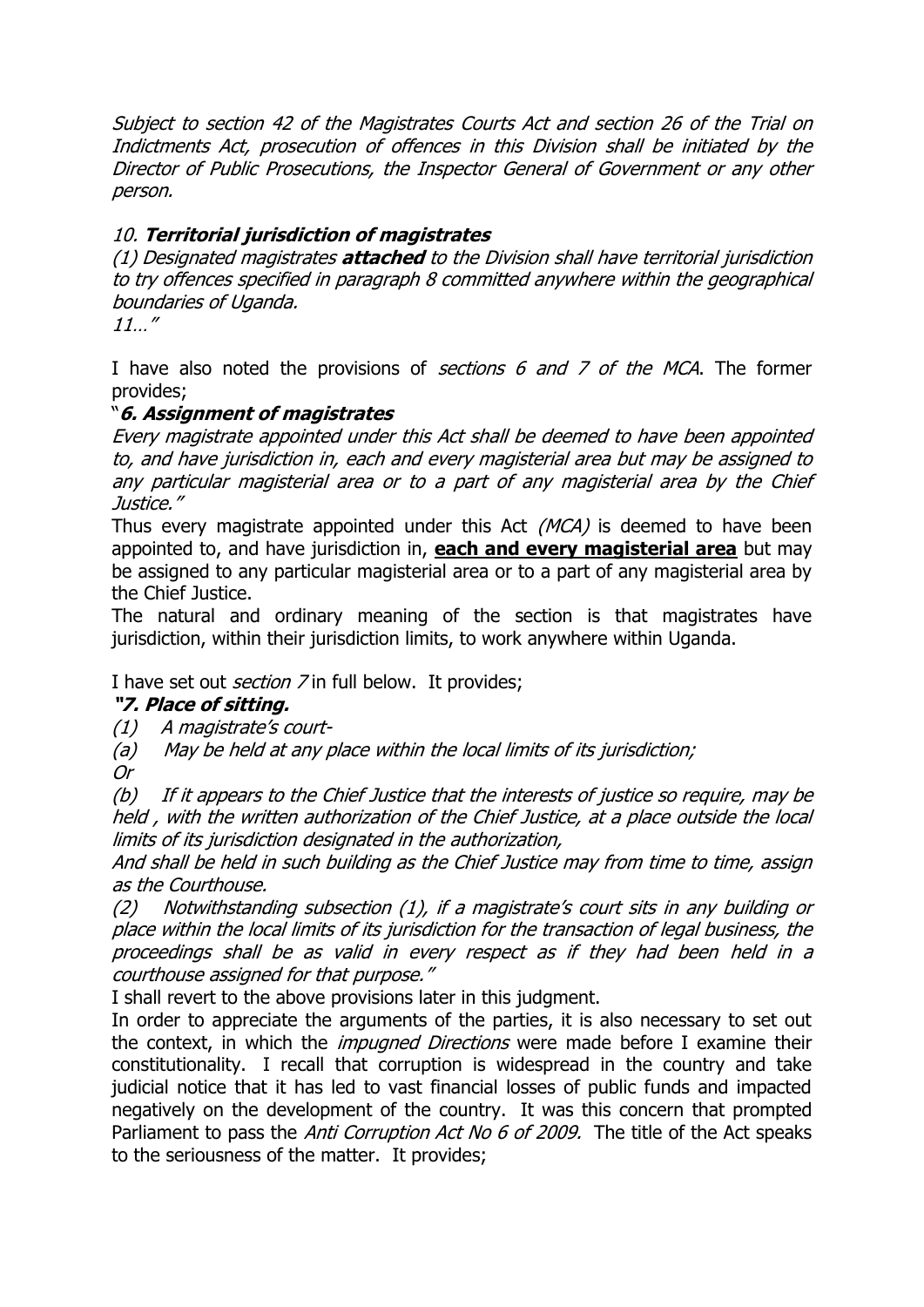**(1) "An Act to provide for the effectual prevention of corruption in both the public and private sector, to repeal and replace the Prevention of Corruption Act, to consequentially amend the Penal Code Act, the Leadership Code Act and to provide for other related matters."**

The Act received Presidential assent on July 25, 2009 and commenced on August 25, 2009. Commenting on this preamble, this Court stated thus in the case of *Uganda v* Atugonza Francis Constitutional Reference No. 31 of 2010;

"…it is important to determine the object of the Anti Corruption Act. The preamble is a vital aid to its interpretation. It determines its objective. The preamble normally is a preliminary statement of the reasons which have made the Act desirable. It may also be used to introduce a particular section or group of sections."

The Preamble thus makes clear that the said Act was enacted to prevent corruption in both the public and private sector.

The impugned Directions were enacted on August 19, 2009, subsequent to the Presidential assent but before the commencement of the said Act. The objective of the Directions is to establish a specific Division of the High Court to deal with corruption related cases. In particular and to quote *Direction 4* of the impugned Directions; "*The Division shall operate as an orderly, expeditious, efficient and cost* effective forum for adjudication of corruption and corruption related cases."

To this end, Magistrates are attached to the Division to "**assist in the work of the Division"** (Direction 5(2)). The objective of the impugned Directions is a noble one. It was meant to give impetus to the fight against corruption by deploying judicial officers to a specific Division solely devoted to corruption cases, and to speed up such trials. It forms part and parcel of the institutional arrangements to address corruption. It is the judiciary's initiative and contribution in this regard. Having taken into account the submissions of the parties, and the evidence adduced and the law, I conclude that the objective of the establishment of the Division per se did not contravene the *Constitution* or the *Anti Corruption Act*. I consider that it is an administrative arrangement to improve on service delivery by the courts in relation to rampant corruption.

I next revert to the issue whether the Chief Justice had power to deploy the magistrates to the High Court Anti Corruption Division through the impugned Directions and to examine the Constitutional provisions that are alleged to be contravened in that regard. However, before I do so, let me recall some of the relevant constitutional interpretation principles.

According to the case of Twinobusingye Severino v. Attorney General Constitutional Petition (supra) where several provisions of the Constitution have a bearing on the same subject, they should be read and considered together so as to bring out the full meaning and effect of their intent**.** None should be ignored or preferred over the other.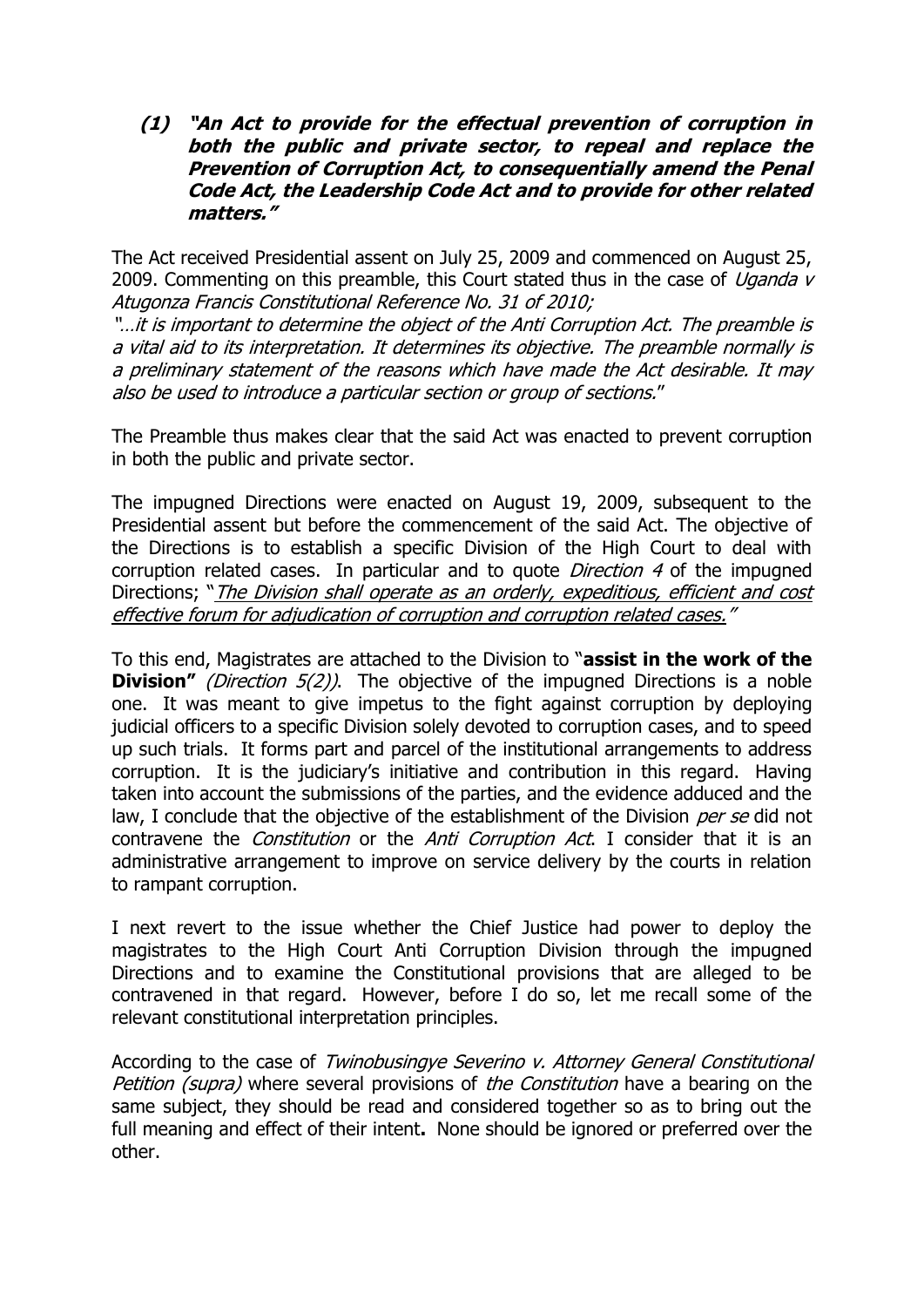I further recall that in interpreting the Constitution, the rule of harmony or completeness requires that Constitutional provisions should not be looked at in isolation. Rather, the Constitution should be looked at as a whole with no provision destroying another but supporting each other. This is the rule of harmony, the rule of completeness and exhaustiveness and the rule of paramountancy of the Constitution. (Paul Semogerere v. Attorney General Constitutional Appeal (supra); Attorney General v. Susan Kigula and Others Constitutional Appeal No. 03 of 2006)(SC).

The relevant Constitutional provisions have already been mentioned in the declarations sought. I have reproduced them below for ease of reference. The first one is *Article 2* that establishes the supremacy of *the Constitution*. It provides that the Constitution is the supreme law of Uganda and shall have binding force on all authorities and persons throughout Uganda. If any other law or any custom is inconsistent with any of the provisions of this Constitution, the Constitution shall prevail, and that other law or custom shall, to the extent of the inconsistency, be void.

Article 79 provides for the role and function of Parliament. It reads;

# "**79. Functions of Parliament.**

*(1)*Subject to the provisions of this Constitution, Parliament shall have power to make laws on any matter for the peace, order, development and good governance of Uganda.

*(2)***Except as provided in this Constitution**, no person or body other than Parliament shall have power to make provisions having the force of law in Uganda except under authority conferred by an Act of Parliament

*(3)*Parliament shall protect this Constitution and promote the democratic governance of Uganda."

The Article gives Parliament power to make laws on any matter for the peace, order, development and good governance of Uganda. Simply put, Parliament is the supreme organ charged with the making of laws. Other persons or bodies may make provisions having the force of law provided that they act under the authority conferred by an Act of Parliament. However, exceptions are provided for in the Constitution.

# Article 126 provides:

# **"126. Exercise of judicial power.**

(1)Judicial power is derived from the people and shall be exercised by the courts established under this Constitution in the name of the people and in conformity with law and with the values, norms and aspirations of the people.

(2)…"

This provision has already been interpreted in the jurisprudence set out at the beginning.

Then Article 138 of the Constitution provides:

# "**138. High Court of Uganda**

(1)The High Court of Uganda shall consist of\_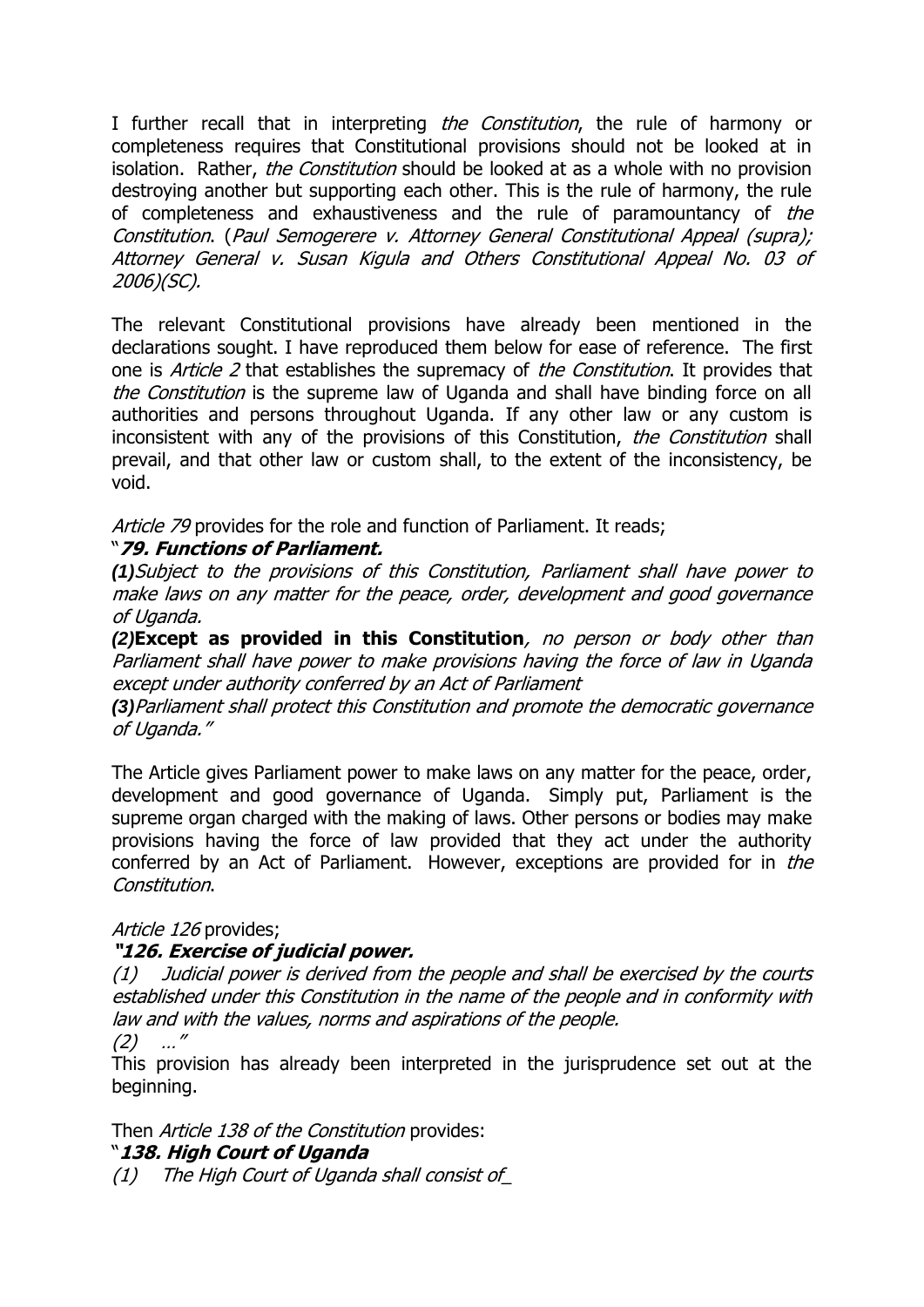#### (a)The Principal Judge; and

(b)Such number of judges of the High Court as may be prescribed by Parliament.

(2)The High Court shall sit in such places as the Chief Justice may, in consultation with the Principal Judge, appoint; and in so doing, the Chief Justice shall, as far as practicable, ensure that the High Court is accessible to all the people."

The Article provides for the setting up of the High Court and names the judicial officers who will comprise it.

Article 133 of the Constitution reads:

## **"Article 133. Administrative functions of the Chief Justice.**

(2)The Chief Justice

(a)Shall be the head of the judiciary and shall be responsible for the administration and supervision of all courts in Uganda; and

(b)May issue orders and directions to the courts necessary for the proper and efficient administration of justice.

(3)…"

This Article makes clear that the Chief Justice is the head of the Judiciary and is responsible for its administration and the supervision of all courts in Uganda. In this capacity, he may issue orders and directions to the courts necessary for the proper and efficient administration of justice.

Lastly, Article 139 of the Constitution sets out the Jurisdiction of the High Court. It reads:

# "**139. Jurisdiction of the High Court**

(1)The High Court shall, subject to the provisions of this Constitution, have unlimited original jurisdiction in all matters and such appellate and other jurisdiction as may be conferred on it by this Constitution or other law.

(2) Subject to the provisions of this Constitution and any other law, the decisions of any court lower than the High Court shall be appealable to the High Court."

When all the above articles are read together and harmonized, it is clear that the Constitution vests with the Chief Justice overall powers of administration over all courts in Uganda, including the High Court. Article 133 of the Constitution gives these powers directly to the Chief Justice and the intervention or intercession of Parliament through an Act is not required. This is one of the exceptions to Article 79(2) whereby the Chief Justice is authorized to issue orders and directions to the courts necessary for the proper and efficient administration of justice. This does not impinge on or detract from the powers given by *the Constitution* to Parliament under Article 79 of the Constitution to make laws.

Although the impugned Directions mention that the Chief Justice acted only under Article 133(1) of the Constitution and omit to mention Article 133(2) of the Constitution, I find it equally relevant as it empowers the Chief Justice to issue orders and directions for the proper administration of justice. In conclusion on this particular aspect therefore, when the Chief Justice makes such orders or directions, I do not consider him to be usurping the powers of Parliament to make laws. Articles 133 and 79 are constitutional provisions of equal importance and each should be given due recognition and weight. It is therefore my judgment that the Chief Justice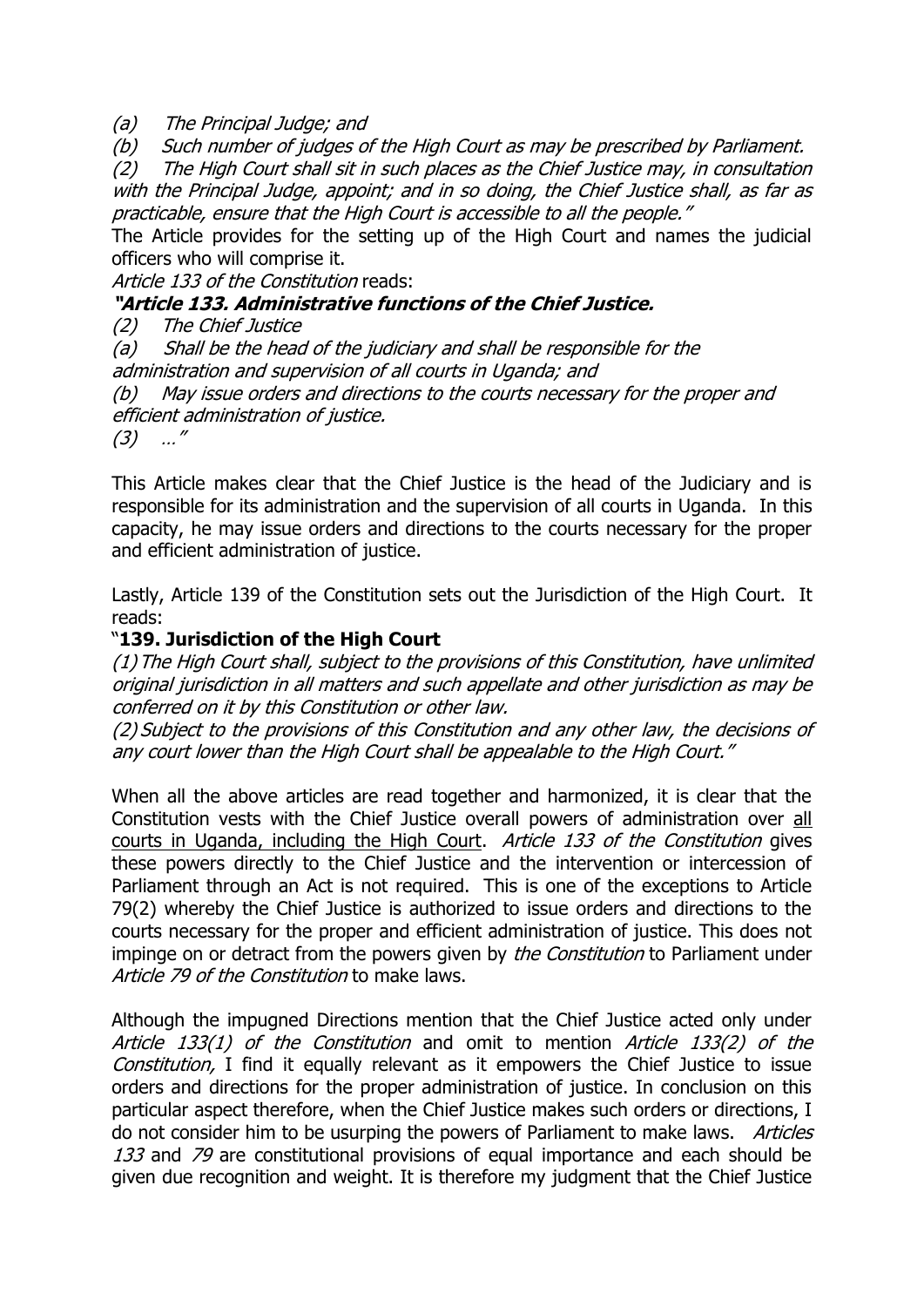was empowered to make the impugned Directions under Article 133 of the Constitution.

I now revert to the powers conferred on the Chief Justice under *sections 6 and 7 of* the Magistrates Courts Act. Section 6 MCA concerns two aspects. The first one is the powers of the Chief Justice to assign any magistrate to any particular magisterial area or to a part of any magisterial area. In my view, this does not prevent or even prohibit the Chief Justice from assigning a magistrate to perform specific duties, as long as they are authorized by law, under Article 133 of the Constitution. The second aspect concerns the jurisdiction granted to a magistrate on appointment. Every magistrate shall be deemed to have been appointed to, and have jurisdiction in **each and every magisterial area** but may be assigned to any particular magisterial area or to a part of any magisterial area by the Chief Justice. So then, once a magistrate is appointed, s/he has jurisdiction wherever s/he may be deployed within Uganda and within any magisterial area within Uganda. Therefore the Chief Justice may assign any magistrate to work anywhere within the geographical boundaries of Uganda since the entire country has been designated into magisterial areas.

Sections 7 MCA has already been reproduced in full. It also addresses two aspects. The first one is that a magistrate's court may be held in any place within the local limits of its jurisdiction. The second and more relevant one is that the Chief Justice, may, if the interests of justice require, make written authorization for a magistrate's court to be held "**at a place outside the local limits of its jurisdiction**  designated in the authorization". Therefore, in addition to the powers granted to the Chief Justice under Article 133 of the Constitution, he has powers under sections 6 and 7 of the MCA to authorize a magistrate to hold a court anywhere in Uganda, provided that the authorization is in writing.

After considering the submissions of the parties and the evidence, it is my judgment that the impugned Directions authorizing magistrates to hold courts within the precincts of the High Court Anti Corruption Division were legally issued both under Article 133 of the Constitution and under sections 6 and 7 of the MCA and did not contravene the Constitution in this regard.

I now move on to the issue whether magistrates were properly attached to the High Court which was not a gazetted magisterial area. Sections 2 and 3 of the MCA have been relied upon by the Parties. *Section 2* provides that the Minister may, after consultation with the Chief Justice, by statutory instrument divide Uganda into magisterial areas for the purposes of the MCA. Section 3 provides that the Minister of Justice may, after consultation with the Chief Justice, by statutory instrument designate magistrates courts to be known as the magistrates court for the area in respect of which it has jurisdiction.

In accordance with the above sections and after the coming into force of the Constitution the Chief Justice enacted the Magisterial Courts (Magisterial Areas) Instrument No. 45 of 2007. In the relevant part, that instrument provides for Magisterial Areas. Among them is Mengo, Buganda Road and Nakawa Magisterial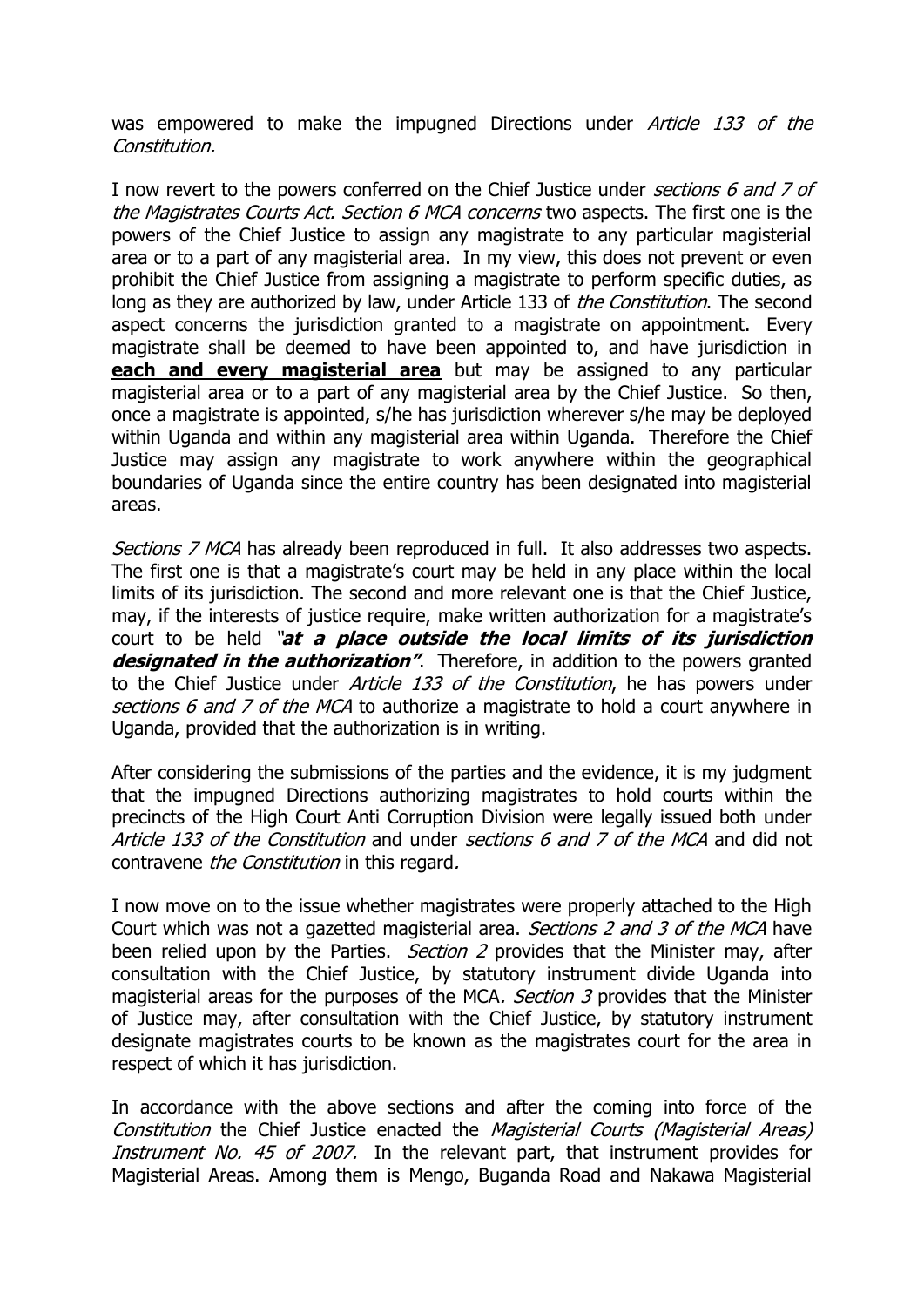Areas. I note that the Anti Corruption Division is situated in Kololo Kampala, within Mengo magisterial area.

I see nothing illegal or unconstitutional in the Chief Justice assigning Magistrates to the High Court to assist in any Division in the performance of its work, given that he has powers to do so under both Article 133 of the Constitution and sections 6 and 7 of the MCA as already discussed. I also recall that a number of magistrates of various grades have been assigned as personal assistants to the Chief Justice, the Deputy Chief Justice and the Principal Judge. That does not make them Judges of those courts.

I further recall that despite the fact that Judges may be deployed to specific divisions or circuits within the High Court, this does not prevent the Chief Justice, in consultation with the Principal Judge, from assigning any judge to work in any circuit in Uganda on any case, as may be required. Holding otherwise would lead to unnecessary fettering of the powers given by the Constitution to the Chief Justice under Article 133 of the Constitution.

I observe that the challenges to the establishment and operation of Anti Corruption courts are not unique to Uganda. They have occurred in other commonwealth jurisdictions. I have found strong inspiration in the decision of the Kenyan Constitutional Court case of Meme v Republic and Another Miscellaneous Criminal Application No. 495 of 2003. This case describes the circumstances in which the Kenya Anti Corruption Division was set up and the challenges it faced. For now, it is sufficient to narrate the circumstances leading to its establishment. I revert to the challenges later on in the judgment.

On August 15, 2001, the Kenyan Government issued directives for the formation, within the Police Department, of an Anti Corruption Unit to investigate all corruption and corruption-related offences either at their own initiative and/or as directed by the Attorney General. The Commissioner of Police formed the Kenya Anti Corruption Police Unit (ACPU) on September 13, 2001. It took over all matters that were then being investigated by the Kenya Anti Corruption Authority, whose existence terminated with the creation of the ACPU. The Attorney General was also expected to set up a Corruption Prosecution Unit.

The Kenyan Judiciary took the initiative, in tandem with these developments to launch an Anti Corruption Court on April 25, 2002. In the same year, subordinate courts were reorganized to make specific provision for anti corruption cases.

The then Kenyan Chief Justice Honourable B Chunga made the following statement when he was setting up the Anti Corruption Court, which is quoted from the same case;

"Corruption is a global issue with far reaching economic and social effects. It is only through the concerted and coordinated efforts of everyone that the fight against corruption can be won. Every institution and individual has a role to play in this fight. The whole of our society and the whole country has a role to play. …

The courts will be in the forefront in supplementing efforts towards the eradication of corruption….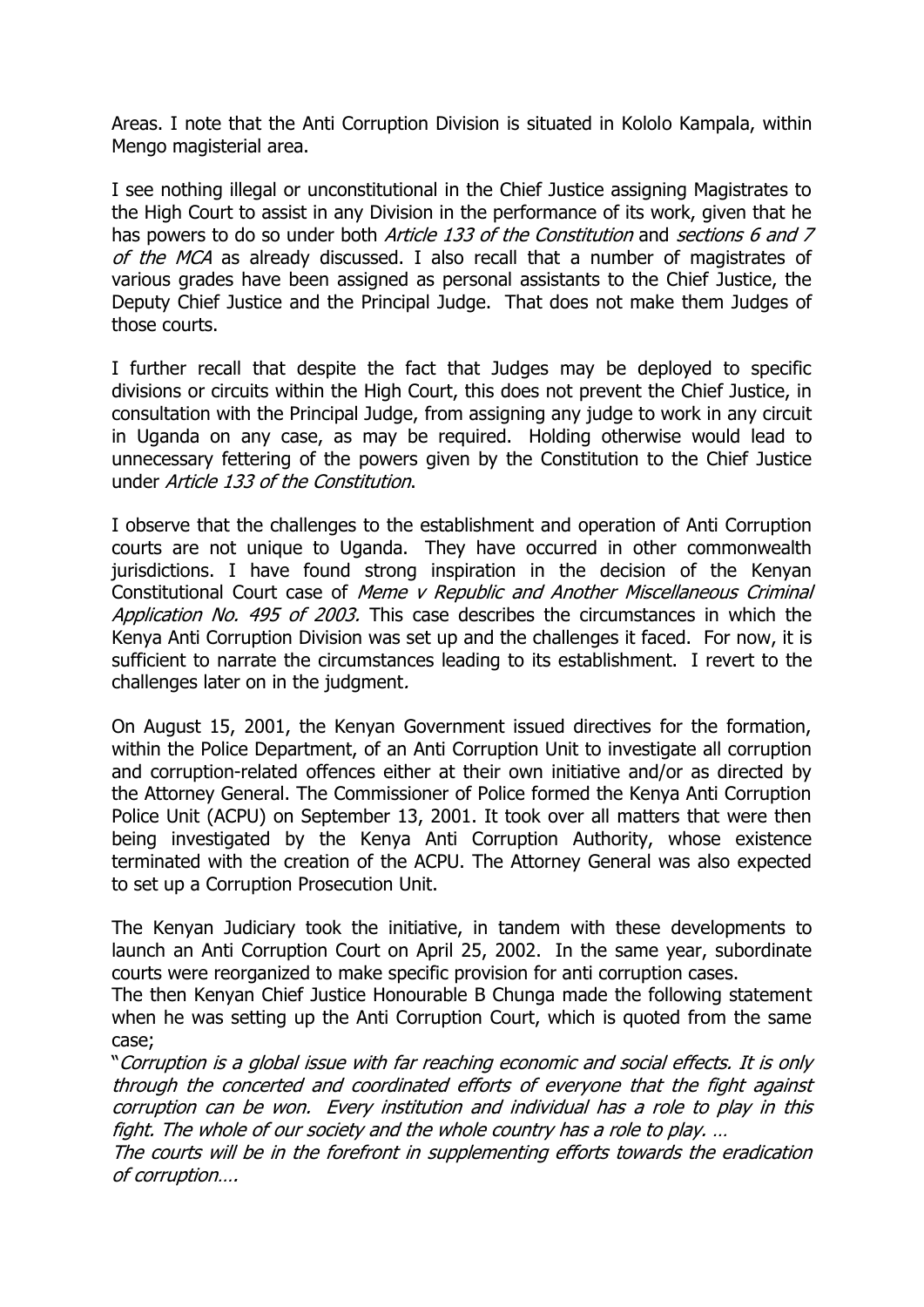Whereas the Courts will handle cases of corruption firmly, our cardinal consideration will remain efficiency, fairness, expedition and above all, the Rule of Law...

Today, I am pleased to announce the establishment of an Anti Corruption Court in Nairobi under the existing arrangement in the subordinate Courts. The Court will exercise the jurisdiction set out in the provisions of various statutes with regard to Magistrates Courts….

These are administrative measures which I am, undoubtedly, empowered to take from time to time to improve judicial services and to enhance speed in the dispensation of justice."

The Kenyan Chief Justice then proceeded to name a chief magistrate and a principal magistrate to preside over the two Anti Corruption Courts he set up in Nairobi.

The Chief Justice of Uganda may not have been as elaborate but there is no doubt in my mind that he was motivated by similar sentiments. This is reflected in the objective of the impugned Directives as stated therein. He went a step further to notify the issuance of the impugned Directives in the gazette. The Interpretation Act as amended by *the Constitution* authorized him to do so.

Section 19 of the Interpretation Act provides thus;

### "**19. Publication of specified instruments**

All specified instruments shall be published in the Gazette and shall be judicially noticed.

In this section, "specified instruments" means-

Orders, regulations and statutory instruments made in the exercise of power conferred by the constitutional instruments on the President or on a commission established by the Constitution; and …"

The Interpretation Act commenced on 23 July, 1976. It thus preceded the 1995 Constitution. In that regard, I recall the provisions of Article 274 and 292 of the Constitution which I have reproduced below.

### Article 274 provides;

### "**274. Existing law**

(1)Subject to the provisions of this article, the operation of the existing law after the coming into force of this Constitution shall not be affected by the coming into force of this Constitution but the existing law shall be construed with such modifications, adaptation, qualifications and exceptions as may be necessary to bring it into conformity with this Constitution."

(2)For the purposes of this article, the expression "existing law" means the written and unwritten law of Uganda or any part of it as existed immediately before the coming into force of this Constitution, including any Act of Parliament or Statute or statutory instrument enacted or made before that date which is to come into force on or after that date."

#### Article 292 is also relevant. It provides;

### "**292. Modification of laws**

(1) Subject to any express provision of this Constitution any laws in existence before the commencement of the Constitution (Amendment Act 2005) shall continue in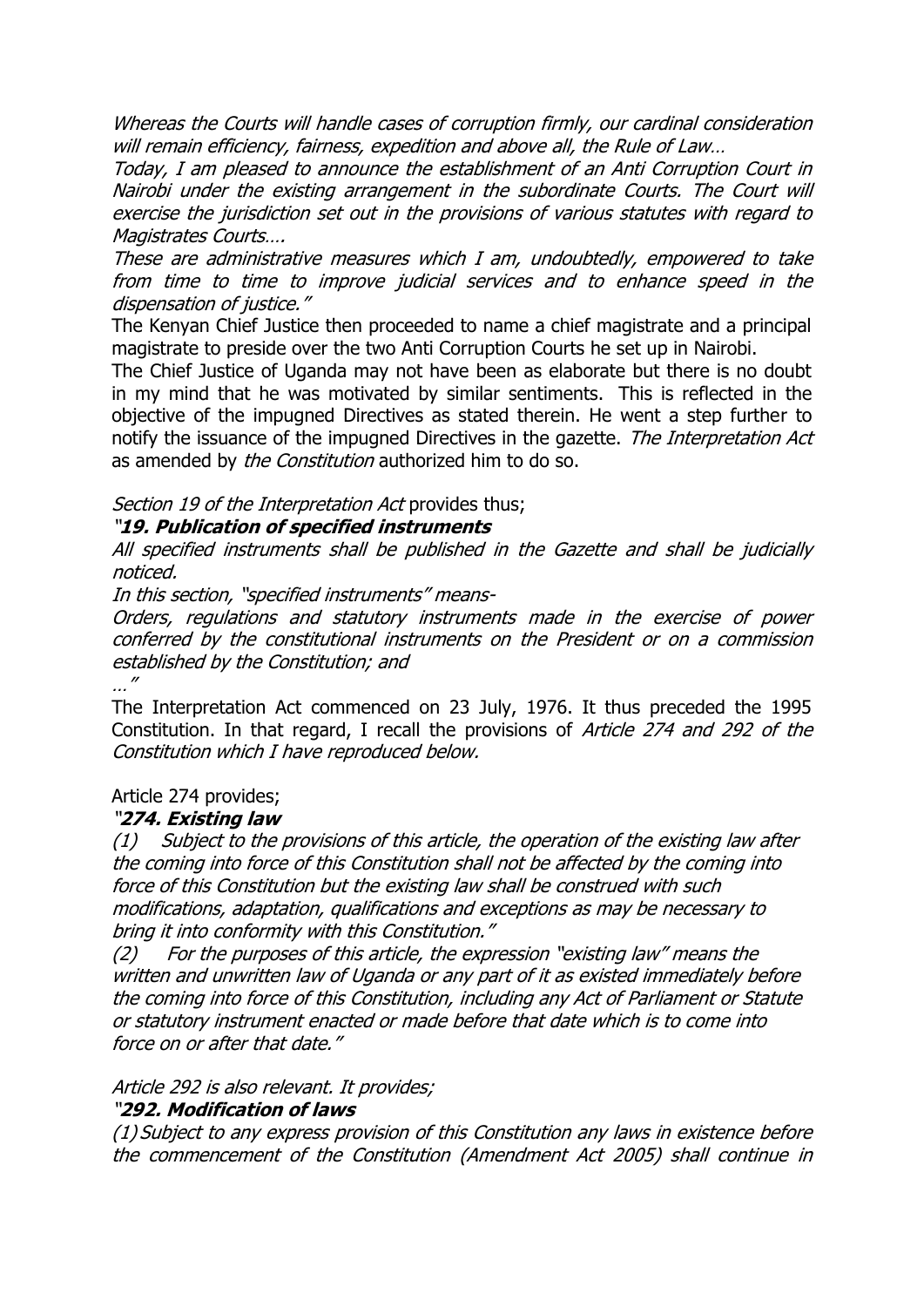force subject to such modifications, adaptations and qualifications as may be necessary to give effect to this Constitution.  $(2)$ ..."

Applying Articles 274 and 292 of *the Constitution* to this provision, that is construing this law with such modifications, adaptations, qualifications and exceptions as may be necessary to bring it into conformity with *the Constitution*, it is now clear that the list includes the Chief Justice and other authorities who were empowered by the Constitution to issue such specified instruments.

The cases to be handled by the High Court Anti Corruption Division and by the respective cadres of judicial officers were specified. The only difference is that the Chief Justice set up the Anti Corruption Division to encompass both Judges and magistrates, both exercising their respective jurisdictions.

I consider that the Kenyan Anti Corruption Court was set up in circumstances very similar to ours and the motivation to set it up was the same.

On whether magistrates were performing the same work as the Judges, I observe that *Direction 2* constitutes the interpretation section of the impugned Directions. It defines designated magistrate as a Chief Magistrate or Magistrate Grade 1 **attached (emphasis added)** to the High Court Anti-Corruption Division.

The Advanced Learners Dictionary  $5<sup>th</sup>$  Edition page 65 defines the word "attach" to mean "to make somebody available to a person or group for special duties'. We consider that the use of the word "attached" in Direction 2 was deliberate, and not an accident.

Black's Law Dictionary, Ninth Edition at page 145 on the other hand defines the word attach as follows; "To annex…"

The two definitions imply an assignment or addition to but not an alteration. That type of assignment for magistrates to the High Court Anti Corruption Division was not meant to give them any additional jurisdiction. They were assigned to assist the Division **in its work**. Their assignment did not constitute a substantive appointment to the High Court bench. Rather the Chief Justice appointed them for special duties, both judicial and administrative, to the High Court Anti Corruption Division, but within their respective jurisdictions conferred on them by law.

I am emboldened in this understanding by the clear language of the *Directions 5 and*  $6$  of the impugned Directions, which I have given their natural and ordinary meaning. *Direction 5* concerns the composition of the Division and the administrative setup. It limits the composition of the Division initially to two judges and the Registrar. *Direction 6* lays down the administrative set up. The Head of Division, Judges and Registrar constitute the Division. Magistrates assist in the work of the Division.

I also consider that the deployment of magistrates to the High Court Anti Corruption Division neither detracts from nor diminishes the powers given to the Minister of Justice, in consultation with the Chief Justice to establish magisterial areas under section 2 MCA. There is nothing in the MCA that prohibits or even forbids the Chief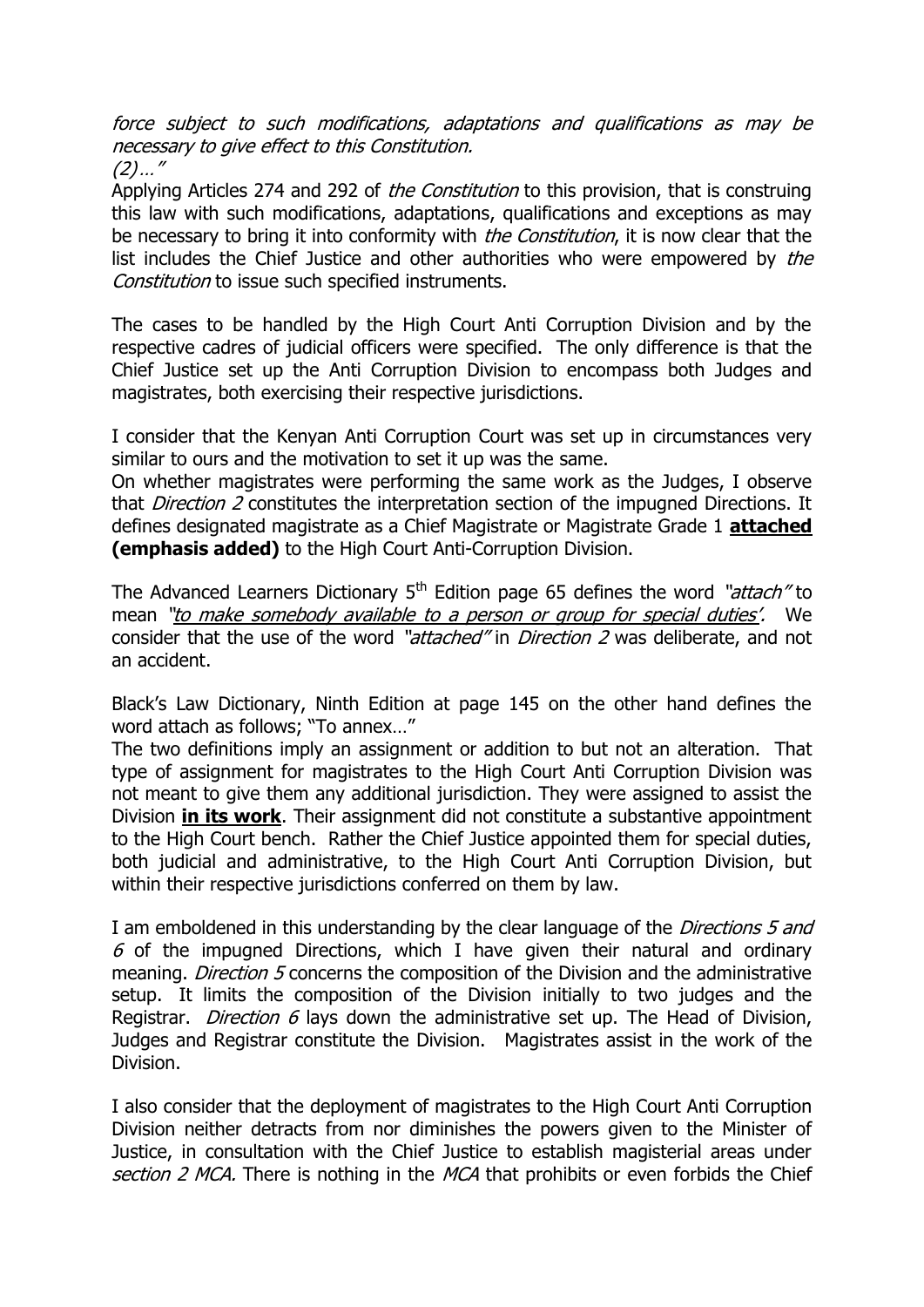Justice from exercising his powers under *Article 133 of the Constitution*. Moreover, although there is no conflict between *Article 133 of the Constitution* and *section 2 of* the MCA, the former supersedes the latter. The provisions of the MCA should therefore be read subject to *the Constitution* that is the supreme law of the land.

I note that the *Magistrates Courts Act* was enacted in 1970 prior to the enactment of the 1995 Constitution. I see no inconsistency between the Constitution and the MCA. In any event, the MCA has to be read subject to the Constitution, with modifications, adaptations and qualifications, where warranted.

The Petitioner also challenged the territorial jurisdiction of Magistrates, and the limits of their criminal jurisdiction within the High Court Anti Corruption Division. In essence, the question is whether the impugned Directions amend the specified constitutional provisions and clothe magistrates' courts with jurisdiction that they did not have.

This matter has largely been answered above. For avoidance of doubt however, specific allegations of exercise by magistrates of unlimited territorial jurisdiction and unlimited jurisdiction need to be specifically addressed.

Section 51 of the Anti Corruption Act in relevant part provides that;

**"**…jurisdiction to try offences under this act shall be exercised only by;

(a)The High Court

(b)A Magistrate court presided over by a Chief Magistrate or a Magistrates Court presided over by a Magistrate Grade one"

Under this section, the *Anti Corruption Act* grants jurisdiction for offences under the Act to the High Court, a magistrate's court presided over by a Chief Magistrate, or a magistrate's court presided over by a Magistrate Grade 1. Thus sentence is the decisive factor as to which court has jurisdiction.

I have noted the provisions of *Direction 8* that provides for the jurisdiction of Judges and magistrates in the High Court Anti Corruption Division to try any offence under the Anti Corruption Act, Penal Code Act, Leadership Code Act or any other law related to corruption.

I further observe that the criminal jurisdiction of magistrates can only be exercised in accordance with *section 161 of the MCA*. That section is reproduced below for ease of reference. It provides;

### "**161. Criminal Jurisdiction of magistrates**

(1) Subject to this section, a magistrate's court presided over by- (a) A chief magistrate may try any offence other than an offence in respect of which the maximum penalty is death;

(b)A magistrate grade 1 may try any offence other than an offence in respect of which the maximum penalty is death or imprisonment for life;  $(c)$  ...'

The language of the subsection is clear and needs no amplification.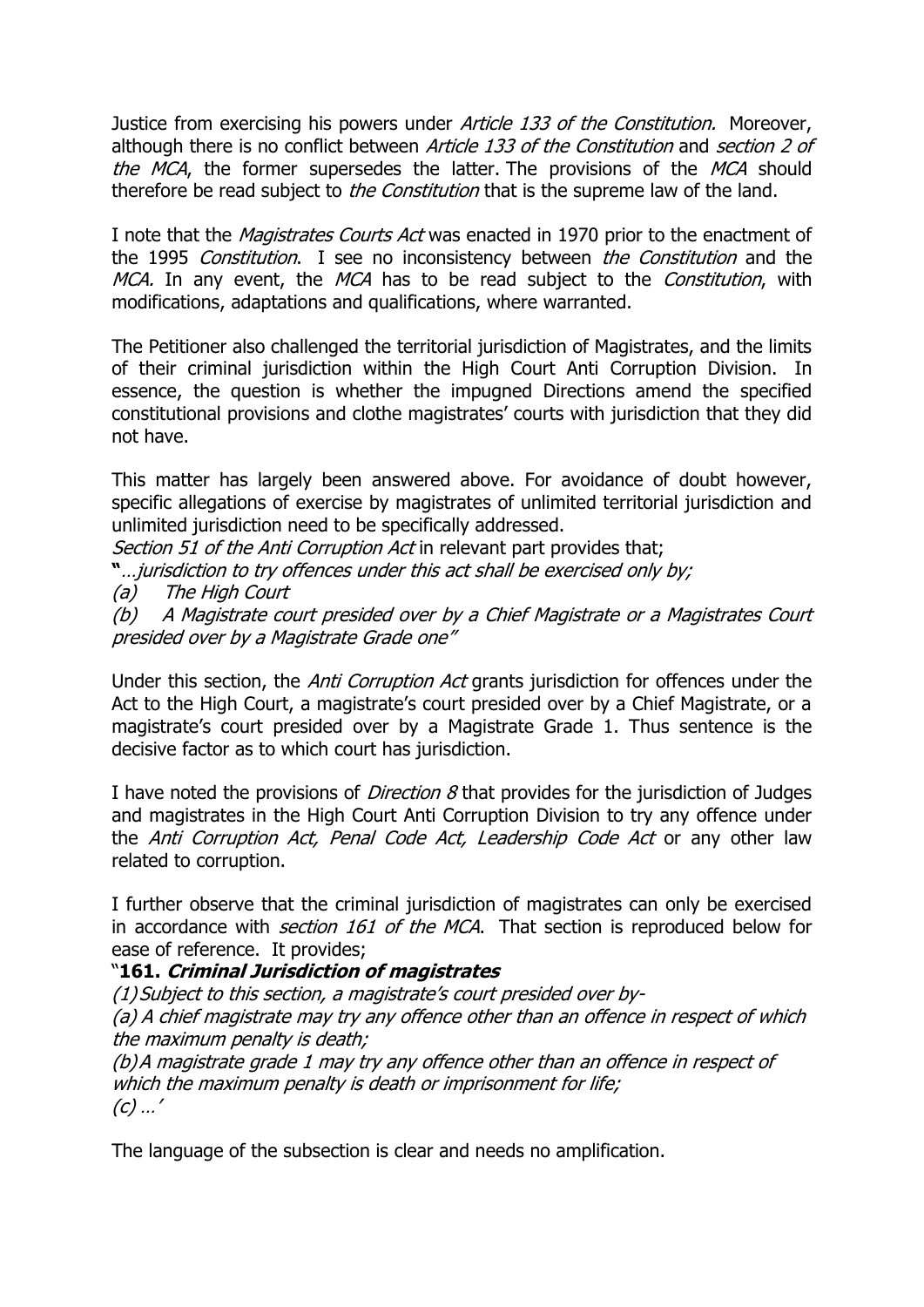The effect of the totality of the above provisions is that the jurisdiction of the different benches is made clear and distinct. I am therefore not persuaded that there was a departure from the above provisions in the enactment of the impugned Directives.

I recall that an amendment may be effected expressly, by implication or by infection as long as the result is to vary or repeal a provision of the Constitution. It is not material whether the amendment Act states categorically that the Act is intended to affect a specified provision of the Constitution. It is the effect of the amendment that matters. (Paul Semogerere v. Attorney General Constitutional Appeal (supra)). The above principle equally applies to subsidiary legislation or any other act or omission (Fox Odoi-Oywelowo and another v. Attorney General (supra).

I have considered the affidavit evidence adduced by both sides. It is the only evidence that was tendered to prove or disprove the allegations. I note that the title of one of the judgments attached to the affidavit is "**The Republic of Uganda, In the High Court of Uganda Anti-Corruption Division"** and it was signed by His Worship Baguma Principal Magistrate Grade 1. I have also noted the content of the judgment. Despite, its title, the content of the judgment demonstrates that the trial magistrate had jurisdiction, and that the trial was conducted in accordance with the law, with the observance and accordance of all guaranteed rights. I believe the evidence of the Registrar that no magistrate has ever handled a case beyond the jurisdiction granted to her/him. Furthermore, as already mentioned, Magistrates are deemed to have jurisdiction to try the offences that are within their limits under sections 2 and 3 of the MCA, wherever they may be deployed anywhere in Uganda.

As already observed, by deploying magistrates to the Anti Corruption Division of the High Court, the Chief Justice did not thereby constitute them into High Court Judges. Magistrates were expected and indeed have been discharging their functions in strict compliance with the jurisdiction vested in them in accordance with the MCA, the Anti Corruption Act, the Leadership Act and the Penal Code Act. Based on the documents submitted by the Petitioner, the affidavits and the arguments of all Counsel and the law, I am not convinced that magistrates attached to the Anti Corruption Division exercised any jurisdiction that was not vested in them.

The only blight I see in their proceedings is the titling of the court documents, for example summons and judgments. The title "In the High Court of Uganda" may cause confusion in perception. However, this is merely a label and a matter of form rather than substance. It is not fundamental as it does not go to jurisdiction given that the magistrate who sat in the case was competent and duly authorized to exercise that jurisdiction that was vested in him by law. It does not therefore render proceedings conducted by the particular magistrate or any other magistrate null and void as the core competence to try the cases exists. I therefore decline to declare such court proceedings null and void.

I now revert to another challenge that the Kenyan Anti Corruption Court faced relating to the name of the Court, and the analogy to this case. It is pertinent at this juncture to give the full facts of the case of Meme v Republic and Another (supra).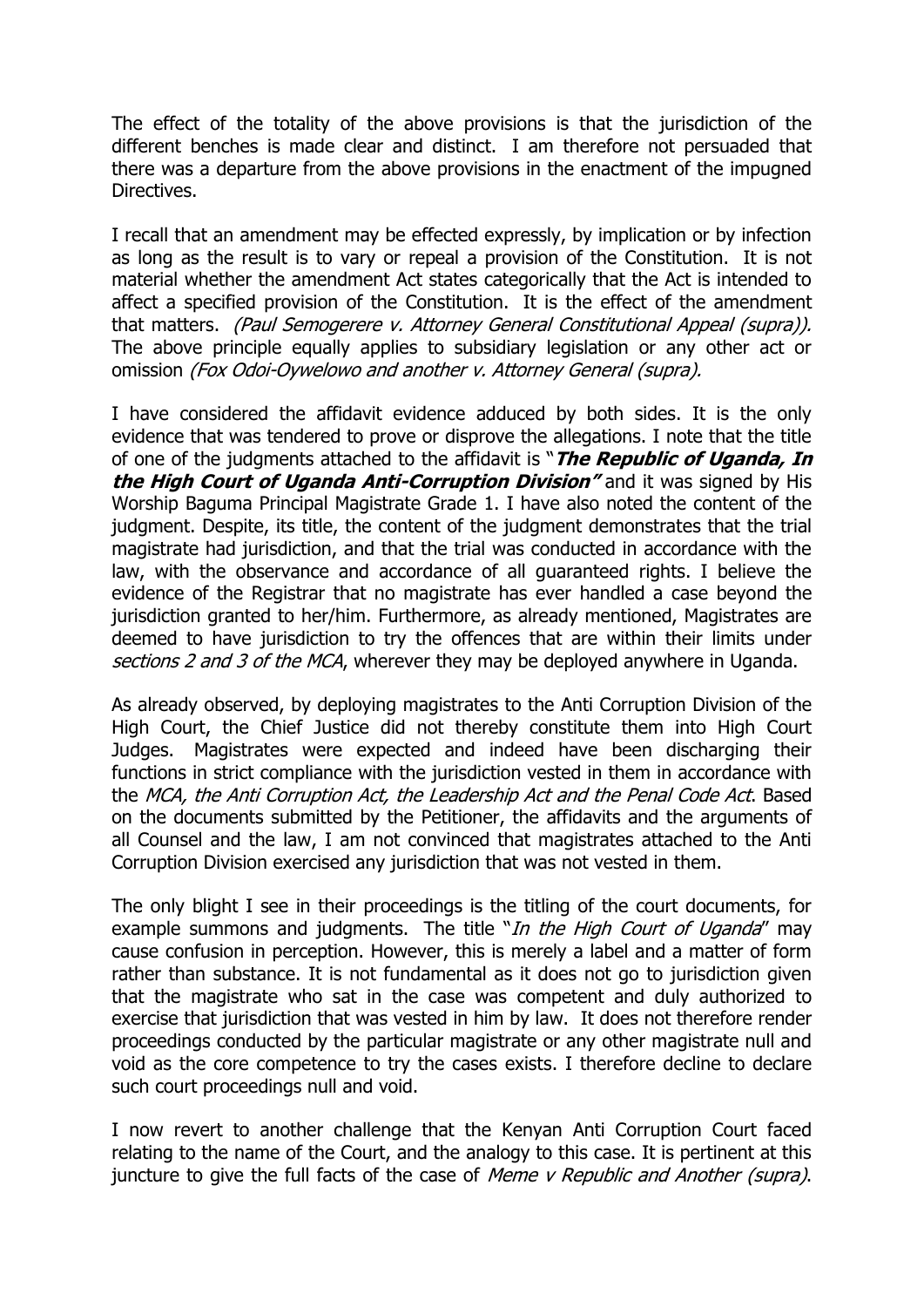On April 10, 2003, the applicant was charged as first accused with offences of abuse of office contrary to section 101(1) of the Penal Code Act (cap 63, Laws of Kenya) on account of the loss of the sum of Kenya Shillings 51,000,000/= (fifty one million only) within the frame work of the Chief Justice's direction. That money belonged to the Kenyatta National Hospital where he was the director between 1992 and 1998. The money was invested in Euro Bank that became insolvent. A second accused who was later allowed to join the reference as an interested party was arraigned before the Anti Corruption Court, and charged with offences under the Penal Code. He appeared before a regular and duly qualified magistrate who was serving within the Anti Corruption Court. Subsequently, the Anti Corruption and Economic Crimes Act No. 3 of 2003 was enacted and entered into force on May 2, 2003.

The Kenya Anti Corruption Commission (KACC) was joined as a party to the proceedings on the grounds, *inter alia*, that the investigations that led to the institution of criminal proceedings in the applicant's criminal case (No. 22 of 2003) were conducted by the ACPU and subsequently by the KACC.

At the first hearing, the trial did not proceed. On July 22, 2003, Applicant applied for his case to be referred to the High Court under section  $67(1)$  of the Kenyan Constitution for determination of several constitutional questions. Among them were the following; the Applicant argued that the magistrates and the prosecutor of the Anti Corruption Court had no constitutional or legal authority to try him and further that the principle of presumption of innocence and natural justice would not be observed.

Counsel for the applicant also challenged section 3 of the Kenya Anti Corruption and Economic Crimes Act (No. 3 0f 2003) for contravening section 27 of the Constitution. Section 3 of the Kenya Anti Corruption and Economic Crimes Act provides:

"(1) The Judicial Service Commission may, by notification in the Kenya Gazette, appoint as many special magistrates as may be necessary for such area or areas or for such case or group of cases as may be specified in the notification to try the following offences, namely-

(a) Any offence punishable under this Act; and

(b) Any conspiracy to commit or any attempt to commit or any abetment of any of the offences specified in paragraph (a).

(2)A person shall not be qualified for appointment as a special magistrate under this Act unless he is or has been a chief magistrate or a principal magistrate or an advocate of at least ten years' standing."

Counsel for the Applicant argued that any appointment under this section was a nullity because it was establishing a new, unknown category of magistrates called special magistrates. He also argued that the marginal note to the section read; "Power to appoint special judges".

Counsel further submitted that special magistrates were purveyors of a certain category of justice entirely different from justice commonly known. The category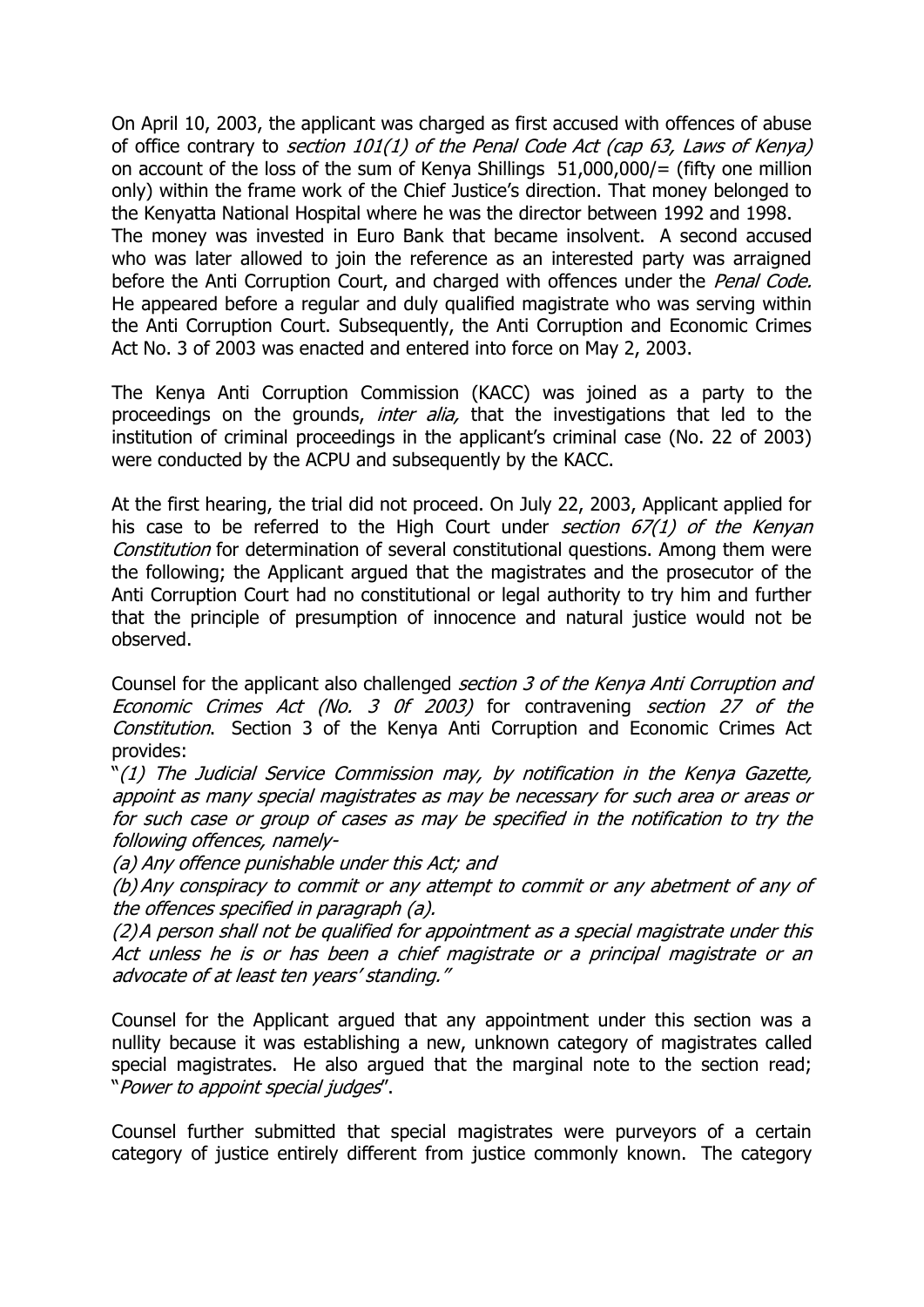was imbued with an objectionable stigma, which would create a doubt in the mind of any person about the Anti Corruption Courts.

The question before the Kenyan Constitutional Court was whether the trial process before the Principal Magistrate was contrary to *the Constitution* and the law and must be terminated and the applicant let free, or whether the said trial was a lawful process of criminal justice conducted in accordance with *the Constitution*, and should be cleared to proceed.

The Court found that since the content of that section is squarely concerned with magistrates, the term "*judges*" in the marginal note was a minor error to which the principle of *de minimis non curat lex* applied (Black's Law Dictionary  $2<sup>nd</sup>$  Edition translates this to mean that "the law does not care for, or take notice of, very small or trifling matters. The law does not concern itself about trifles…"). The Law Reform Commission could ensure that the error was corrected.

The Court found that the applicants pleadings and submissions were not only a generalized assault on the magistrates and the courts, but also on the entire regime of the Anti Corruption and Economic Crimes Act. The Court then went on to state: "…In our view, an attack so broadly aimed should not lend itself to the Court's concurrence; firstly because Counsel has a duty to prosecute the case only on the basis of the specific grievances of his client; secondly because the legislative mandate of Parliament, which is clearly spelt out in section 30 of the Constitution, ought in principle to be given fulfillment, of course, subject to the constitutional document itself; and thirdly, because the fulfillment of Parliament's legislative mandate necessarily entails the establishment of new institutions of implementation, such as the Kenya Anti Corruption Commission and the parallel support structures within the Courts and the Police."

The applicant's application was rejected by the Court on the ground that it had not fully complied with the basic test of constitutional references. The Court held that the trial of the applicant in the Magistrate's Court was neither intended nor likely to deny him any constitutional and ordinary rights. The apprehension that the applicant may be denied the presumption of innocence was unfounded, as trials in the Anti Corruption Court were guided by normal judicial practice as obtaining in all the courts forming part of the judicial system. They also held that the term "Anti Corruption Court" was just a label to describe a division in the Magistrate's Court system lawfully established by the Chief Justice by virtue of the powers conferred upon him by the *Magistrates Courts Act (cap10)*. There was entirely no inconsistency between the set up of the Anti Corruption Court and the provisions of the Constitution.

I commend and adopt their Lordships' reasoning in that case. Although the designated magistrates in the Kenyan case were placed in magistrates' courts, I consider that the principles enunciated in that case equally apply to this case. The trial of an accused person before a magistrate in the High Court Anti Corruption Division is neither intended nor likely to deny any accused any constitutional or other rights. The trials before magistrates are guided by normal judicial practice as obtain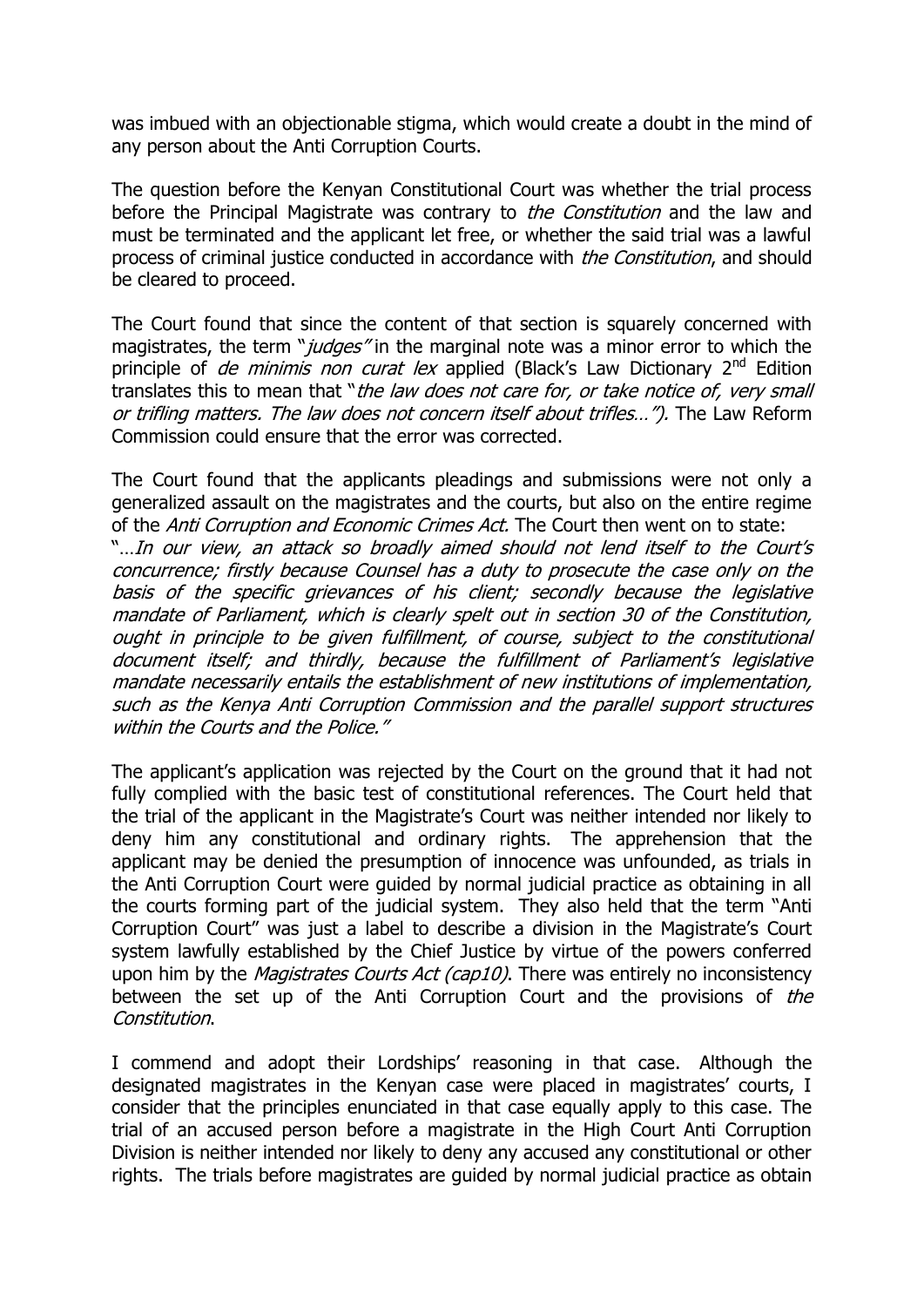in all courts of judicature. Parliament in Uganda enacted *the Anti Corruption Act* in the circumstances already described. It gave jurisdiction to the High Court and Magistrates Courts to try offences related thereto. It was incumbent upon the Judiciary and all other organs to give fulfillment to Parliament's objective and mandate of fighting corruption by setting up structures to deal with the scourge. The Judiciary had to set up its own structures within the Courts.

On the authority of the Jamaican case of Hinds and others v. the Queen [1976] 1 All ER 353, the Kenyan Constitutional Court in the Meme case (supra) also decided that the Anti Corruption Court truly represents a normal and quite practical approach to the management of the Court system, for the purpose of achieving the efficient disposal of cases. The *Hinds and others v The Oueen case (supra) quoted in the* Meme Case concerned judges who had been appointed to a court labeled "The Gun Court". It was challenged for being unconstitutional. This case laid down the principle that the exercise of judicial power does not depend on the label of the Court. It is the substance of the law that must be regarded, and not the form. To quote the judges in the *Hinds* case, the question should be;

"What is the nature of the jurisdiction to be exercised by the judges who are to compose the Court to which the new label is attached?"

The principle enunciated in that case equally applies in this case. The magistrates concerned were duly appointed and had the requisite jurisdiction to hear the cases before them. The label of the "High Court Anti Corruption Division" does not make them any more or less so.

On the titling of the court documents, the Chief Justice and/or the administrators of the court can easily find a solution for example by directing proper titling of documents from magistrates. The documents could for example read, "In the Chief Magistrates Court of Mengo attached to the High Court Anti Corruption Division at Kampala". I am sure that a suitable formulation can be found by those concerned. This would deal with the problem of titling documents emanating from magistrates under the High Court Anti Corruption Division.

It is my judgment therefore that Magistrates' exercise of unlimited territorial jurisdiction was not contrary to Articles 126, 128(2) and 139 of the Constitution. Therefore *Directions 2, 8, and 10* of the impugned Directions do not conflict with or contravene Articles 2, 79, 126, 128(2), 133, 138 and 139 of the Constitution. Issues Nos. 1, 2 and 3 are accordingly answered in the negative.

### **Issue No. 4**

Issue No. 4 concerns the alleged derogation of the accused's right to a fair trial. The Petitioner submitted that there was derogation of the accused's right to a fair hearing because of the manner in which the High Court Anti-Corruption Division was structured contrary to Article 28(1) of the Constitution. Accused could not be granted a fair hearing because the courts were incompetent. A fair hearing could only be received in a competent court. Establishment of the High Court Anti-Corruption Division was therefore in violation of the non-derogable right of an accused person's right to a fair hearing under Articles  $28(1)$  and 44 (c) of the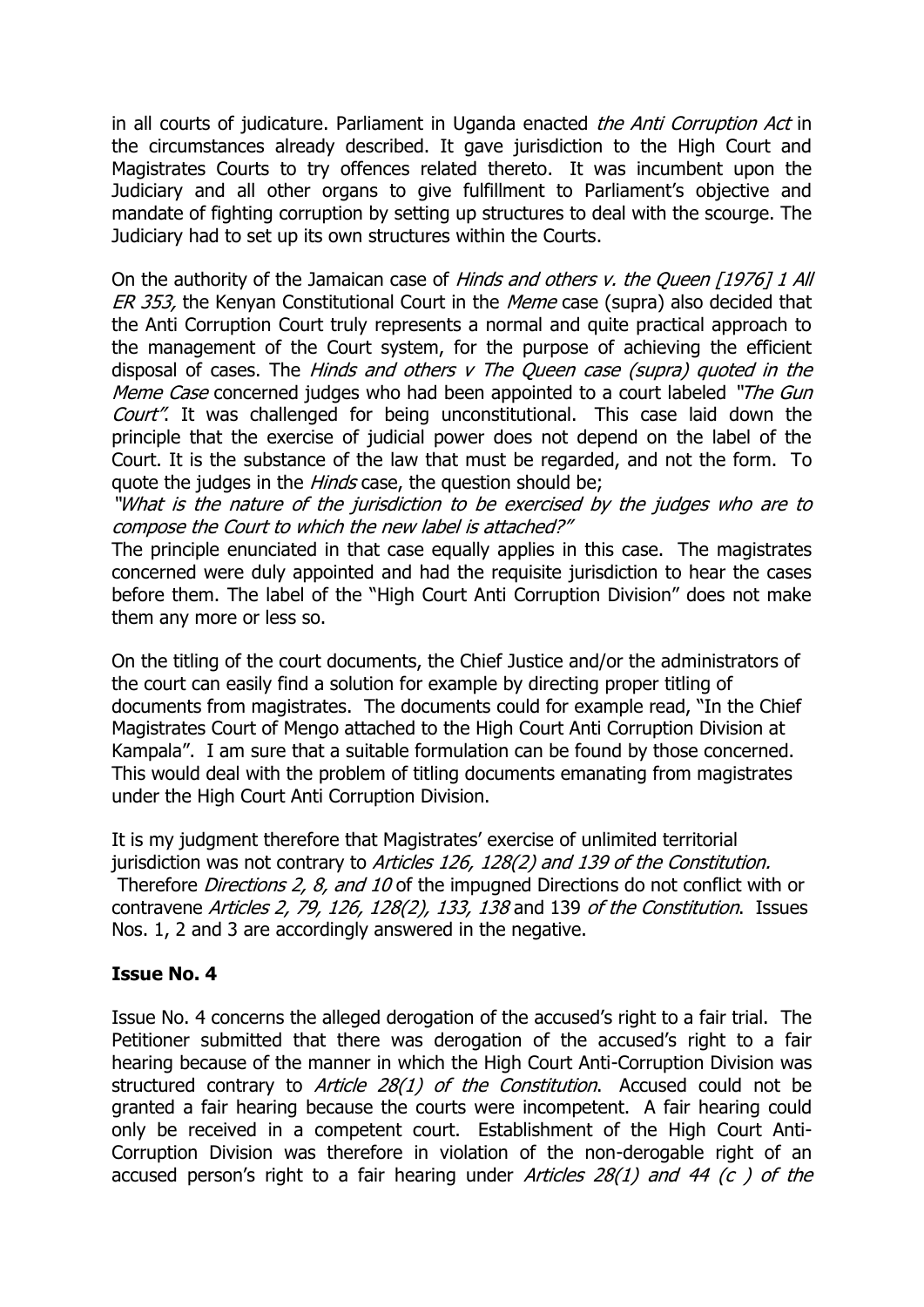Constitution. Counsel relied on the authorities of Macfoy v. United Africa Company Limited [1963] All ER and Hon. Sam Kuteesa and Others v Attorney General Constitutional Reference No. 47 of 2011 and Attorney General v. Uganda Law Society Constitutional Appeal No. 001 of 2006 (SC) and submitted that the proceedings conducted under the High Court Anti-Corruption Division by Magistrates, including committal proceedings, be declared null and void. Counsel urged the Court not to restrain itself from doing their duty and uphold the concept of prospective overruling as was done in *Semwogerere v Attorney General (supra)*. Instead, it should perform its duty to enable citizens to enjoy their fundamental rights guaranteed by Article 20 of the Constitution, relying on the case of Dr. Kiiza Besigye and others v Attorney General Constitutional Petition No. 007 of 2007.

Counsel for the Respondent in response stated that trials being conducted by the designated magistrates under the Anti Corruption Division did not derogate the accused person's right to a fair hearing and therefore were not contrary to *Articles 2.*  $28(1)$ ,  $44(c)$ , and  $126$  of the Constitution. Article  $28(3)$  goes into detail about what amounted to a fair hearing. This included presumption of innocence, information to the person in a language s/he understands about the charge, the proceedings of the court, and how a matter should proceed. The Petitioner is misinterpreting competence of the court and the right to a fair hearing. The two were distinct. The Petitioner did not adduce any evidence to illustrate that the fundamental principles that form a right to a fair hearing as established in *Article 28 of the Constitution* had been breached.

I have already resolved the issue of competence of the court. Given that I have found no breach of any constitutional provision, it goes without saying that I find no merit in the Petitioners allegation that the right to a fair hearing was derogated from by the impugned Directions contrary to Articles 2, 28(1) and (2), 44 and 126 of the Constitution. Moreover, these are generalized attacks on the proceedings of all magistrates in the High Court Anti Corruption Division that are not supported by any evidence. They are thus rejected. Accordingly, this issue is also answered in the negative.

#### **Issue No. 5**

On the issue of remedies, learned Counsel for the Respondent submitted that the burden of proof lies on a petitioner who brings a petition under *Article 137 of the* Constitution to prove that a law, act, or omission is inconsistent with the Constitution. The Petitioner had not led evidence to show that the magistrates and Judges of the Anti Corruption Division were exercising concurrent jurisdiction. Accordingly the prayers of the Petitioner for declarations and for striking out the impugned Directions should be dismissed. I agree with the submissions of the Respondent. No evidence has been led to establish that judges and magistrates in the High Court Anti Corruption Division were exercising concurrent jurisdiction. No breach of *the Constitution* has been established by the Petitioner. The High Court Anti Corruption Division was established in accordance with the Constitution and all relevant laws. Accordingly, I find that the Petitioner is not entitled to any remedies. In the result, this petition is dismissed with costs to the Respondent.